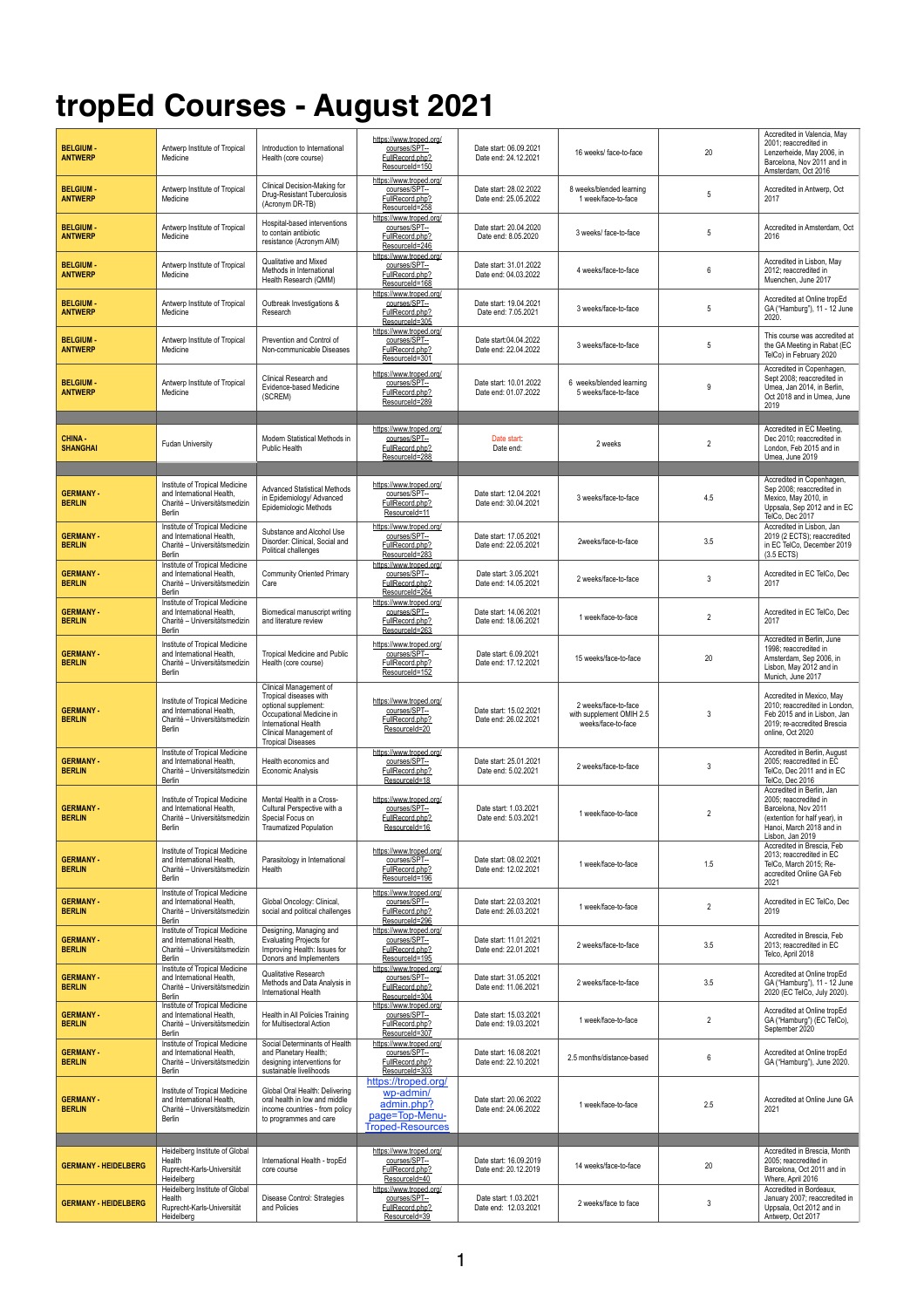| <b>BELGIUM-</b><br><b>ANTWERP</b> | Antwerp Institute of Tropical<br>Medicine                                                   | Introduction to International<br>Health (core course)                                                                                                  | https://www.troped.org/<br>courses/SPT--<br>FullRecord.php?                   | Date start: 06.09.2021<br>Date end: 24.12.2021                                        | 16 weeks/ face-to-face  | 20             | Accredited in Valencia, May<br>2001; reaccredited in<br>Lenzerheide, May 2006, in                                                                                                          |
|-----------------------------------|---------------------------------------------------------------------------------------------|--------------------------------------------------------------------------------------------------------------------------------------------------------|-------------------------------------------------------------------------------|---------------------------------------------------------------------------------------|-------------------------|----------------|--------------------------------------------------------------------------------------------------------------------------------------------------------------------------------------------|
|                                   |                                                                                             |                                                                                                                                                        | ResourceId=150                                                                |                                                                                       |                         |                | Barcelona. Nov 2011 and in<br>Amsterdam, Oct 2016                                                                                                                                          |
| <b>GERMANY - HEIDELBERG</b>       | Heidelberg Institute of Global<br>Health<br>Ruprecht-Karls-Universität<br>Heidelberg        | Applying the Rights Based<br>Approach in achieving health<br>related SDGs                                                                              | https://www.troped.org/<br>courses/SPT-<br>FullRecord.php?<br>ResourceId=255  | Date start: 17.05.2021<br>Date end: 21.05.2021                                        | 1 week/face-to-face     | $\overline{2}$ | Accredited in Antwerp, Oct<br>2017                                                                                                                                                         |
| <b>GERMANY - HEIDELBERG</b>       | <b>Heidelberg Institute of Global</b><br>Health<br>Ruprecht-Karls-Universität<br>Heidelberg | Facing the NCD epidemic in<br>low-and middle-income<br>countries: from data to<br>service delivery                                                     | https://www.troped.org/<br>courses/SPT-<br>FullRecord.php?<br>ResourceId=270  | Date start: 21.06.2021<br>Date end: 25.06.2021                                        | 1 week/face-to-face     | $\overline{2}$ | Accredited in Berlin, Oct 2018                                                                                                                                                             |
| <b>GERMANY - HEIDELBERG</b>       | Heidelberg Institute of Global<br>Health<br>Ruprecht-Karls-Universität<br>Heidelberg        | Global Mental Health (GMH)<br>in public health practice                                                                                                | https://www.troped.org/<br>courses/SPT-<br>FullRecord.php?<br>ResourceId=252  | Date start: 28.06.2021<br>Date end: 2.07.2021                                         | 1 week/face-to-face     | $\overline{2}$ | Accredited in Barcelona, Feb<br>2017; reaccredited June 2020<br>(Online GA, Hamburg)                                                                                                       |
| <b>GERMANY - HEIDELBERG</b>       | Heidelberg Institute of Global<br>Health<br>Ruprecht-Karls-Universität<br>Heidelberg        | Quality Improvement: a Key<br>for Health Systems<br>Strengthening                                                                                      | https://www.troped.org/<br>courses/SPT-<br>FullRecord.php?<br>ResourceId=262  | Date start: 1.11.2019<br>Date end: 30.04.2020                                         | 6 months/distance-based | 7.5            | Accredited in EC TelCo, Nov<br>2017                                                                                                                                                        |
| <b>GERMANY - HEIDELBERG</b>       | <b>Heidelberg Institute of Global</b><br>Health<br>Ruprecht-Karls-Universität<br>Heidelberg | <b>Health Systems</b><br>Strengthening in Low and<br>Middle-Income Countries                                                                           | https://www.troped.org/<br>courses/SPT--<br>FullRecord.php?<br>ResourceId=253 | Date start: 24.05.2021<br>Date end: 28.05.2021                                        | 1 week/distance based   | 2              | Accredited in Barcelona, Feb<br>2017                                                                                                                                                       |
| <b>GERMANY - HEIDELBERG</b>       | Heidelberg Institute of Global<br>Health<br>Ruprecht-Karls-Universität<br>Heidelberg        | Improving the quality of<br>healthcare services in<br>resource limited settings                                                                        | https://www.troped.org/<br>courses/SPT--<br>FullRecord.php?<br>ResourceId=37  | Date start: 11.01.2021<br>Date end: 22.01.2021                                        | 2 weeks/face to face    | 3              | Accredited in Bordeaux, Jan<br>2007; reaccredited in Lisbon,<br>Sep 2012 (TelCo) and in<br>Antwerp, Oct 2017                                                                               |
| <b>GERMANY - HEIDELBERG</b>       | Heidelberg Institute of Global<br>Health<br>Ruprecht-Karls-Universität<br>Heidelberg        | Mixed Methods in<br>International Health Research                                                                                                      | https://www.troped.org/<br>courses/SPT--<br>FullRecord.php?<br>ResourceId=36  | Date start: 28.06.2021<br>Date end: 09.07.2021                                        | 2 weeks/distance-based  | 3              | Accredited in Heidelberg, Jan<br>2010; reaccredited in EC<br>TelCo, April 2016                                                                                                             |
| <b>GERMANY - HEIDELBERG</b>       | Heidelberg Institute of Global<br>Health<br>Ruprecht-Karls-Universität<br>Heidelberg        | Proposal Writing as a<br><b>Consultancy Skill</b>                                                                                                      | https://www.troped.org/<br>courses/SPT-<br>FullRecord.php?<br>ResourceId=26   | Date start: 26.04.2021<br>Date end: 30.04.2021                                        | 1 week/distance based   | $\overline{2}$ | Accredited in Heidelberg, Sep<br>2003; reaccredited in Paris,<br>May 2008, in Shanghai, May<br>2013 and in Edinburgh, June<br>2018                                                         |
| <b>GERMANY - HEIDELBERG</b>       | Heidelberg Institute of Global<br>Health<br>Ruprecht-Karls-Universität<br>Heidelberg        | Public Health and Disasters-<br>Assessing and responding to<br>health care needs in natural<br>disasters and complex<br>emergencies and<br>Emergencies | https://troped.org/full-record-<br>resource/?ResourceId=25                    | Date start: 17.05.2021<br>Date end: 29.05.2021                                        | 2 weeks/distance-based  | 3              | Accredited in Basel, Feb<br>1999; reaccredited in<br>Edinburgh, Sep 2004, in<br>Bordeaux, Jan 2011 and in<br>EC Telco, April 2016; Re-<br>accredited EC phone<br>conference July 2021      |
| <b>GERMANY - HEIDELBERG</b>       | Heidelberg Institute of Global<br>Health<br>Ruprecht-Karls-Universität<br>Heidelberg        | Quality Management in<br>International Health                                                                                                          | https://www.troped.org/<br>courses/SPT--<br>FullRecord.php?<br>ResourceId=24  | Date start: 07.06.2021<br>Date end: 18.06.2021                                        | 2 weeks/face to face    | 4.5            | Accredited Stockholm 2002<br>with 4 ECTS (former<br>accreditation London 3 ECTS<br>2000), re-accredited in<br>Where, May 2007, in Lisbon,<br>September 2012 and in EC<br>TelCo, April 2018 |
| <b>GERMANY - HEIDELBERG</b>       | Heidelberg Institute of Global<br>Health<br>Ruprecht-Karls-Universität<br>Heidelberg        | Consultancy Skills in<br>International Cooperation in<br>Health -Evaluation of Health<br>Facilities, Projects and<br>Programmes                        | https://www.troped.org/<br>courses/SPT-<br>FullRecord.php?<br>ResourceId=27   | Date start: 12.04.2021<br>Date end: 23.04.2021                                        | 2 weeks/face to face    | 3              | Accredited in Heidelberg, Sep<br>2003; reaccredited in Paris,<br>May 2008, in EC TelCo, June<br>2013 and in Hanoi. March<br>2018                                                           |
| <b>GERMANY - HEIDELBERG</b>       | Heidelberg Institute of Global<br>Health<br>Ruprecht-Karls-Universität<br>Heidelberg        | Financing Health Care:<br>Concepts, Challenges and<br>Practices                                                                                        | https://www.troped.org/<br>courses/SPT--<br>FullRecord.php?<br>ResourceId=28  | Date start: 03.05.2021<br>Date end: 14.05.2021                                        | 2 weeks/face to face    | 3              | Accredited in Copenhagen,<br>Month 2003; reaccredited in<br>Paris, May 2008, in Lisbon,<br>May 2012 and in Antwerp,<br>Oct 2017                                                            |
| <b>GERMANY - HEIDELBERG</b>       | Heidelberg Institute of Global<br>Health<br>Ruprecht-Karls-Universität<br>Heidelberg        | Leadership and Change<br>Management in International<br>Health                                                                                         | https://www.troped.org/<br>courses/SPT--<br>FullRecord.php?<br>ResourceId=34  | Date start: 15.03.2021<br>Date end: 26.03.2021                                        | 2 weeks/face to face    | 3              | Accredited in Lausanne, Sep<br>2005; reaccredited in Berlin,<br>May 2011 and in EC TelCo,<br>April 2016                                                                                    |
| <b>GERMANY - HEIDELBERG</b>       | Heidelberg Institute of Global<br>Health<br>Ruprecht-Karls-Universität<br>Heidelberg        | Global Challenges in<br>Reproductive Health:<br>Evidence and Tools for<br>Programme Implementation                                                     | https://www.troped.org/<br>courses/SPT-<br>FullRecord.php?<br>ResourceId=29   | Date start: 8.02.2021<br>Date end: 19.02.2021                                         | 2 weeks/face to face    | 3              | Accredited in Basel, Feb<br>1999; reaccreditation in<br>Lausanne, Jan 2006, in<br>Lisbon, May 2012 and in<br>Antwerp, Nov 2017                                                             |
| <b>GERMANY - HEIDELBERG</b>       | Heidelberg Institute of Global<br>Health<br>Ruprecht-Karls-Universität<br>Heidelberg        | Public health anthropology:<br>concepts and tools                                                                                                      | https://www.troped.org/<br>courses/SPT--<br>FullRecord.php?<br>ResourceId=3   | Date start: 25.01.2021<br>Date end: 05.02.2021                                        | 2 weeks/face to face    | 3              | Accredited in Edinburgh; Sep<br>2004; reaccredited in<br>Barcelona, Oct 2011 and in<br>Amsterdam, Oct 2016                                                                                 |
| <b>GERMANY - HEIDELBERG</b>       | Heidelberg Institute of Global<br>Health<br>Ruprecht-Karls-Universität<br>Heidelberg        | Patient Safety in Primary<br>Care Settings                                                                                                             | https://www.troped.org/<br>courses/SPT--<br>FullRecord.php?<br>ResourceId=320 | Date start: 21.06.2021<br>Date end: 25.06.2021                                        | 1 week/face-to-face     | 2              | Accredited EC Telco March<br>2021                                                                                                                                                          |
| <b>GERMANY - HEIDELBERG</b>       | <b>Heidelberg Institute of Global</b><br>Health<br>Ruprecht-Karls-Universität<br>Heidelberg | Community, Society and<br>Health                                                                                                                       | https://www.troped.org/<br>courses/SPT--<br>FullRecord.php?<br>ResourceId=321 | Date start: 31.05.2021<br>Date end: 04.06.2022                                        | 1 week/blended-learning | $\overline{2}$ | Accredited EC Telco March<br>2021                                                                                                                                                          |
| <b>GERMANY - HEIDELBERG</b>       | <b>Heidelberg Institute of Global</b><br>Health<br>Ruprecht-Karls-Universität<br>Heidelberg | E-Learning course: Quality<br>Improvement - A Prerequisite<br>for Universal Health<br>Coverage (UHC)                                                   | https://www.troped.org/<br>courses/SPT--<br>FullRecord.php?<br>ResourceId=322 | Date start: continuous<br>enrolement, students work at<br>their own pace<br>Date end: | 6 weeks/distance-based  | 3              | Accredited EC Telco March<br>2021                                                                                                                                                          |
| <b>GERMANY - HEIDELBERG</b>       | <b>Heidelberg Institute of Global</b><br>Health<br>Ruprecht-Karls-Universität<br>Heidelberg | E-Learning course - Patient<br>safety in clinical and resource<br>poor settings                                                                        | https://www.troped.org/<br>courses/SPT--<br>FullRecord.php?<br>ResourceId=319 | Date start: 01.06.2021<br>Date end: 31.08.2021                                        | 4 weeks/distance based  | 3              | Accredited EC Telco March<br>2021                                                                                                                                                          |
|                                   | Center for International                                                                    |                                                                                                                                                        |                                                                               |                                                                                       |                         |                |                                                                                                                                                                                            |
| <b>GERMANY - MUNCHEN</b>          | Health at the Ludwig-<br>Maximilian-Universität<br>München                                  | Academic Teacher Training<br>Course for Health<br>Professionals                                                                                        | https://www.troped.org/<br>courses/SPT--<br>FullRecord.php?<br>ResourceId=236 | Date start: 13.02.2021<br>Date end: 26.02.2021                                        | 1 week/online           | 3              | Accredited in EC TelCo, Oct<br>2015; reaccredited in Berlin,<br>Oct 2018                                                                                                                   |
| <b>GERMANY - MUNCHEN</b>          | Center for International<br>Health at the Ludwig-<br>Maximilian-Universität<br>München      | Applied Clinical Research                                                                                                                              | https://www.troped.org/<br>courses/SPT-<br>FullRecord.php?<br>ResourceId=245  | Date start: 25.01.2021<br>Date end: 19.02.2021                                        | 2 weeks/face-to-face    | 3              | Accredited in EC TelCo, July<br>2016. Reaccredited at Online<br>GA (Hamburg) June 2020                                                                                                     |
| <b>GERMANY - MUNCHEN</b>          | Center for International<br>Health at the Ludwig-<br>Maximilian-Universität<br>München      | Introduction to Health<br>Geographic Information<br>System GIS                                                                                         | https://www.troped.org/<br>courses/SPT-<br>FullRecord.php?<br>ResourceId=271  | Date start: 01.03.2021<br>Date end: 05.03.2021                                        | 1 week/face-to-face     | 3              | Accredited in Berlin, Oct 2018                                                                                                                                                             |
| <b>GERMANY - MUNCHEN</b>          | Center for International<br>Health at the Ludwig-<br>Maximilian-Universität<br>München      | Mental Health in Low- and<br>Middle-Income-Settings                                                                                                    | https://www.troped.org/<br>courses/SPT-<br>FullRecord.php?<br>ResourceId=265  | Date start: 15.03.2021<br>Date end: 19.03.2021                                        | 1 week/distance based   | 3              | Accredited Hanoi, March<br>2018                                                                                                                                                            |
| <b>GERMANY - MUNCHEN</b>          | Center for International<br>Health at the Ludwig-<br>Maximilian-Universität<br>München      | Vector Biology and Control in<br>Ghana                                                                                                                 | https://www.troped.org/<br>courses/SPT--<br>FullRecord.php?<br>ResourceId=272 | Date start: 21.06.2021<br>Date end: 30.06.2021                                        | 8 days/face-to-face     | 3              | Accredited in Berlin, Oct 2018                                                                                                                                                             |
| <b>GERMANY - MUNCHEN</b>          | Center for International<br>Health at the Ludwig-<br>Maximilian-Universität<br>München      | Climate change and health:<br>initiating and leading<br>transformational change                                                                        | https://www.troped.org/<br>courses/SPT-<br>FullRecord.php?<br>ResourceId=293  | Date start: 06.03.2021<br>Date end: 23.04.2021                                        | 1 week/face-to-face     | 3              | Accredited in London, Sept<br>2019                                                                                                                                                         |
| <b>GERMANY - MUNCHEN</b>          | Center for International<br>Health at the Ludwig-<br>Maximilian-Universität<br>München      | Public Health Systems -<br>Challenges and<br>Opportunities: the Case of<br>Nepal                                                                       | https://www.troped.org/<br>courses/SPT--<br>FullRecord.php?<br>ResourceId=266 | Date start: 17.05.2021<br>Date end: 21.05.2021                                        | 1 week/distance based   | 3              | Accredited in EC TelCo, April<br>2018                                                                                                                                                      |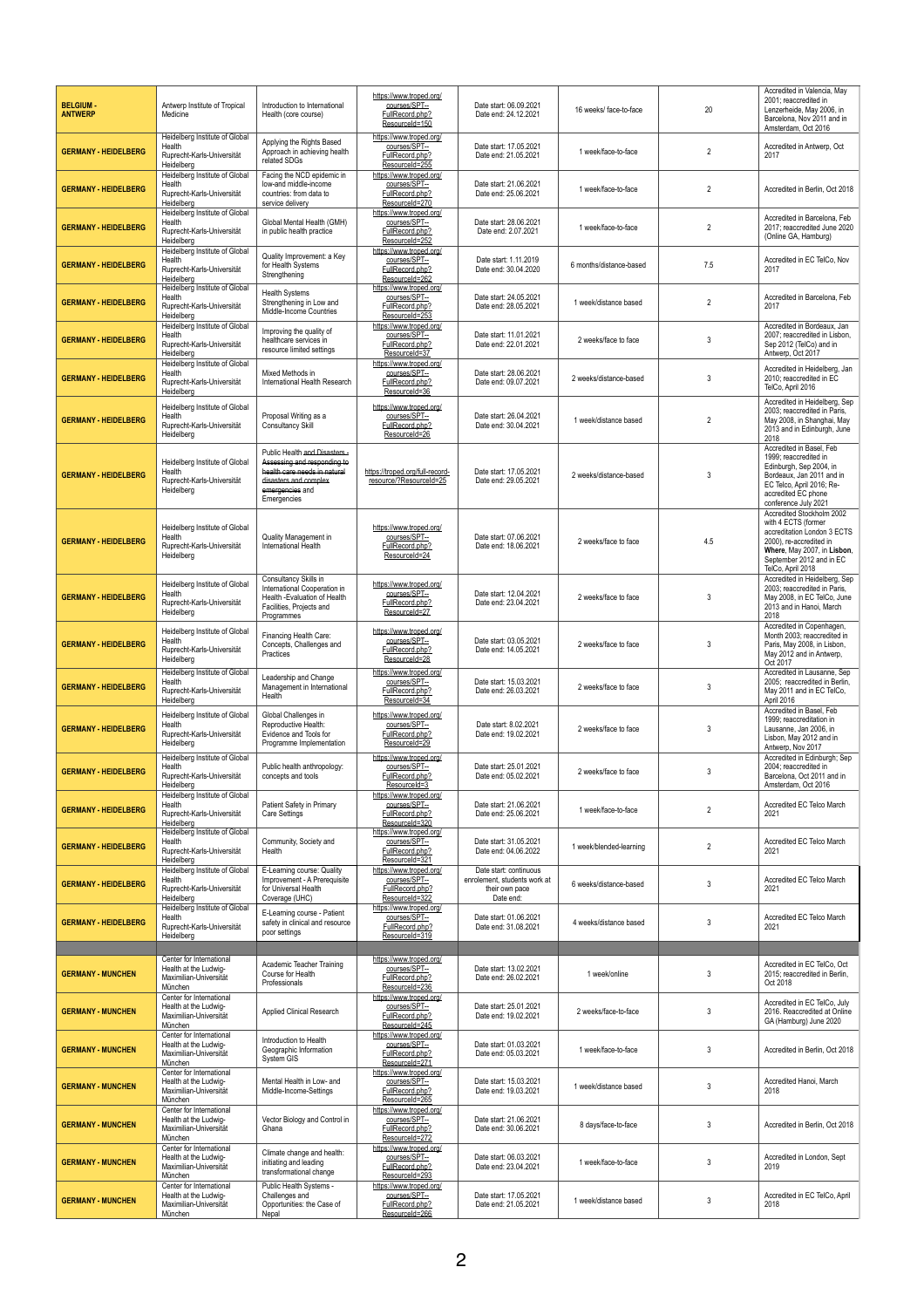| <b>BELGIUM-</b><br><b>ANTWERP</b>        | Antwerp Institute of Tropical<br>Medicine                                              | Introduction to International<br>Health (core course)                                                                                                                   | https://www.troped.org/<br>courses/SPT--<br>FullRecord.php?<br>ResourceId=150                  | Date start: 06.09.2021<br>Date end: 24.12.2021 | 16 weeks/ face-to-face    | 20             | Accredited in Valencia. May<br>2001; reaccredited in<br>Lenzerheide, May 2006, in<br>Barcelona. Nov 2011 and in<br>Amsterdam, Oct 2016             |
|------------------------------------------|----------------------------------------------------------------------------------------|-------------------------------------------------------------------------------------------------------------------------------------------------------------------------|------------------------------------------------------------------------------------------------|------------------------------------------------|---------------------------|----------------|----------------------------------------------------------------------------------------------------------------------------------------------------|
| <b>GERMANY - MUNCHEN</b>                 | Center for International<br>Health at the Ludwig-<br>Maximilian-Universität<br>München | Current laboratory techniques<br>in infectious diseases:<br>Molecular detection and<br>cloning of pathogens and<br>Parasitology                                         | https://www.troped.org/<br>courses/SPT--<br>FullRecord.php?<br>ResourceId=235                  | Date start: 27.01.2020<br>Date end: 31.01.2020 | 1 week/face-to-face       | 3              | accredited in EC TelCo, Oct<br>2015: reaccredited in London.<br>Sep 2019                                                                           |
| <b>GERMANY - MUNCHEN</b>                 | Center for International<br>Health at the Ludwig-<br>Maximilian-Universität<br>München | Core Course of the MSc in<br>International Health                                                                                                                       | https://www.troped.org/<br>courses/SPT-<br>FullRecord.php?<br>ResourceId=297                   | Date start:<br>Date end:                       | 12 weeks/face-to-face     | 24             | accredited in EC TelCo. Dec<br>2019                                                                                                                |
| <b>GERMANY - MUNCHEN</b>                 | Center for International<br>Health at the Ludwig-<br>Maximilian-Universität<br>München | Infection Prevention and<br>Control (IPC) of Acute<br>Respiratory Infections (ARIs)<br>for healthcare workers<br>(HCWs) in Low- and Middle-<br>Income Countries (LMICs) | https://www.troped.org/<br>courses/SPT-<br>EditResourceComplete.php                            | Date start: 08.02.2021<br>Date end: 08.03.2021 | 4 weeks/online            | 1.5            | Online GA Oct 2020: cat 1                                                                                                                          |
| <b>GERMANY-</b><br><b>WITTEN</b>         | Witten/Herdecke University                                                             | Policy and Practice of Global<br>Child Health                                                                                                                           | https://www.troped.org/<br>courses/SPT-<br>FullRecord.php?                                     | <b>CANCELLED in 2021</b>                       | 2 weeks/face to face      | 3              | Accredited in London GA,<br>Sep 2019                                                                                                               |
| <b>GERMANY-</b><br><b>WITTEN</b>         | Witten/Herdecke University                                                             | Non-physician health care<br>workers: leading change in<br>global health                                                                                                | ResourceId=292<br>https://www.troped.org/<br>courses/SPT-<br>FullRecord.php?<br>ResourceId=299 | <b>CANCELLED in 2021</b>                       | 2 weeks/face to face      | 3              | Accredited in Rabat GA,<br>February 2020                                                                                                           |
| <b>GERMANY-</b><br><b>HAMBURG</b>        | Bernhard Nocht Institute for<br>Tropical Medicine (BNITM)                              | Epidemiology & Control of<br>Infectious Diseases in<br>Outbreak Settings (EPICID)<br><b>ONLINE</b>                                                                      | https://www.troped.org/<br>courses/SPT--<br>FullRecord.php?<br>ResourceId=316                  | Date start: 8.11.2021<br>Date end: 26.11.2020  | 3 weeks/distance-based    | 3.5            | Accredited at tropEd Online<br><b>GA Feb 2021</b>                                                                                                  |
| <b>GERMANY-</b><br><b>HAMBURG</b>        | Bernhard Nocht Institute for<br>Tropical Medicine (BNITM)                              | Epidemiology & Control of<br>Infectious Diseases in<br>Outbreak Settings (EPICID)                                                                                       | https://www.troped.org/<br>courses/SPT-<br>FullRecord.php?<br>ResourceId=308                   | Date start: 8.11.2021<br>Date end: 26.11.2021  | 3 weeks/face to face      | 3.5            | Accredited at Online tropEd<br>GA ("Hamburg"), June 2020.                                                                                          |
| <b>GERMANY-</b><br><b>HAMBURG</b>        | Bernhard Nocht Institute for<br>Tropical Medicine (BNITM)                              | Laboratory Systems and<br>Public Health in Resource-<br><b>Limited Seetings</b>                                                                                         | https://www.troped.org/<br>courses/SPT-<br>FullRecord.php?<br>ResourceId=309                   | Date start: 6.09.2021<br>Date end: 17.09.2021  | 2 weeks/face to face      | 3              | Accredited at Online tropEd<br>GA ("Hamburg"), June 2020.                                                                                          |
| <b>INDONESIA - YGAKARTA</b>              | Gadja Mada University                                                                  | Public Health Responses to<br>Disaster and Humanitarian<br>Crisis (PH-DHC)                                                                                              | https://www.troped.org/<br>courses/SPT--<br>FullRecord.php?<br>ResourceId=286                  | Date start: 16.11.2021<br>Date end: 27.11.2021 | 4 weeks/face-to-face      | 5              | Accredited in Lisbon, Jan<br>2019                                                                                                                  |
| <b>INDONESIA YGAKARTA</b>                | Gadja Mada University                                                                  | Prevention and Management<br>of Gender Based Violence<br>(PM-GBV)                                                                                                       | https://www.troped.org/<br>courses/SPT--<br>FullRecord.php?<br>ResourceId=287                  | Date start: 30.11.2021<br>Date end: 11.12.2021 | 4 weeks/face-to-face      | $\overline{5}$ | Accredited in Lisbon, Jan<br>2019                                                                                                                  |
| <b>INDONESIA - YGAKARTA</b>              | Gadja Mada University                                                                  | Infection Control: Theory and<br>Practice                                                                                                                               | https://www.troped.org/<br>courses/SPT-<br>FullRecord.php?<br>ResourceId=275                   | Date start: 5.04.2021<br>Date end: 16.04.2021  | 4 weeks/face-to-face      | 3              | Accredited in Berlin, Oct 2018                                                                                                                     |
| <b>INDONESIA - YGAKARTA</b>              | Gadja Mada University                                                                  | Strategy to Improve Supply<br>and Utilizationn of Drugs and<br>Vaccine for Tropical<br><b>Disaeases</b>                                                                 | https://www.troped.org/<br>courses/SPT-<br>FullRecord.php?<br>ResourceId=276                   | Date start: 8.03.2021<br>Date end: 19.03.2021  | 4 weeks/face-to-face      | 3              | Accredited in Berlin, Oct 2018                                                                                                                     |
| <b>INDONESIA - YGAKARTA</b>              | Gadja Mada University                                                                  | Implementation research for<br>public health                                                                                                                            | https://www.troped.org/<br>courses/SPT-<br>FullRecord.php?<br>ResourceId=268                   | Date start: 19.04.2021<br>Date end: 30.04.2021 | 3 weeks/face-to-face      |                | Accredited in EC TelCo, July<br>2018                                                                                                               |
| <b>ITALY BRESCIA</b>                     | Clinica di Malattie Infettive e<br>Tropicali, Università di<br><b>Brescia</b>          | Corso di Perfezionamento in<br>Salute Globale (core course)                                                                                                             | https://www.troped.org/<br>courses/SPT-<br>FullRecord.php?<br>ResourceId=15                    | Date start: 17.02.2020<br>Date end: 29.05.2020 | 14 weeks/face-to-face     | 20             | Accredited in Berlin, June<br>1998; reaccredited in Brescia,<br>May 2005, in EC TelCo, Sep<br>2011, in EC TelCo, Dec 2016                          |
| <b>MEXICO-</b><br><b>CUERNAVACA</b>      | National Institute of Public<br>Health                                                 | Qualitative Methods in Public<br><b>Health Research</b>                                                                                                                 | https://www.troped.org/<br>courses/SPT-<br>FullRecord.php?<br>ResourceId=295                   | Date start: 15.02.2020<br>Date end: 14.07.2020 | 20 weeks/face-to-face     |                | Accredited in EC TelCo, Dec<br>2019                                                                                                                |
| <b>MOROCCO - RABAT</b>                   | École Nationale de Santé<br>Publique (ENSP)                                            | Health Information System<br>and Geographic Information<br>System for hospital<br>management                                                                            | https://www.troped.org/<br>courses/SPT-<br>EullRecord.php?<br>ResourceId=302                   | Date start: 9.11.2020<br>Date end: 20.11.2020  | 2 weeks/face-to-face      | $\overline{2}$ | Rabat GA Meeting February<br>2020 (EC TelCO, 8 June).                                                                                              |
| <b>MOROCCO - RABAT</b>                   | École Nationale de Santé<br>Publique (ENSP)                                            | Maternal and child health: in<br>low and middle income<br>countries                                                                                                     | https://www.troped.org/<br>courses/SPT--<br>FullRecord.php?<br>ResourceId=306                  | Date start: 1.12.2020<br>Date end: 18.12.2020  | 2 weeks/blended learning  | $\overline{2}$ | Accredited in TropEd GA<br>Online (Hamburg), August<br>2020 (EC TelCO).                                                                            |
| <b>MOROCCO - RABAT</b>                   | École Nationale de Santé<br>Publique (ENSP)                                            | How to write a policy brief                                                                                                                                             | https://www.troped.org/<br>courses/SPT-<br>FullRecord.php?<br>ResourceId=312                   | Date start: 6.07.2021<br>Date end: 23.07.2021  | 3 weeks/face to face      | 4              | <b>Accreditation Online GA</b><br>October 2020: cat. 2<br>Telco 12 Nov 2020: cat 1                                                                 |
| <b>MOROCCO - RABAT</b>                   | École Nationale de Santé<br>Publique (ENSP)                                            | Introduction to Big Data and<br>Artificial Intelligence in Public<br>Health                                                                                             | https://troped.org/full-<br>record-resource/?<br>ResourceId=325                                | Date start: 09.05.2022<br>Date end:13.05.2022  | 1 week/face-to-face       | 1.5            | Accredited EC Telco July<br>2021                                                                                                                   |
| <b>MOROCCO - RABAT</b>                   | École Nationale de Santé<br>Publique (ENSP)                                            | Developing strategy in<br>complex hospital settings                                                                                                                     | https://www.troped.org/<br>courses/SPT-<br>FullRecord.php?<br>ResourceId=314                   | Date start: 20.04.2021<br>Date end:08.05.2022  | 3 weeks/face-to-face      | 4              | First submission Online GA<br>October 2020 cat 2; EC Telco<br>12 November 2020: cat 2: EC<br>Telco 08.12.2020: cat 1.                              |
| <b>NETHERLANDS -</b><br><b>AMSTERDAM</b> | <b>KIT Royal Tropical Institute</b><br>Vrije Universiteit Amsterdam                    | Netherlands Course in<br><b>Tropical Medicine and</b><br>Hygiene (core course)                                                                                          | https://www.troped.org/<br>courses/SPT--<br>FullRecord.php?<br>ResourceId=1                    | Date start: 8.03.2021<br>Date end: 11.06.2021  | 14 weeks/blended-learning | 20             | Accredited in Madrid, May<br>2004: reaccredited in London.<br>Sep 2009, in Umea, Jan 2014<br>and in Lisbon, Jan 2019                               |
| <b>NETHERLANDS -</b><br><b>AMSTERDAM</b> | <b>KIT Royal Tropical Institute</b><br>Vrije Universiteit Amsterdam                    | Qualitative Methods in Health<br><b>Systems Research</b>                                                                                                                | https://www.troped.org/<br>courses/SPT-<br>FullRecord.php?<br>ResourceId=230                   | Date start: 20.01.2021<br>Date end: 9.02.2021  | 2.5 weeks/face-to-face    | 4              | Accredited in Bordeaux, 2002<br>(3ECTS) and in Edinburgh,<br>Sep 2004 (4 ECTS);<br>reaccredited in EC TelCo,<br>Nov 2010 and in Basel, Sep<br>2015 |
| <b>NETHERLANDS -</b><br><b>AMSTERDAM</b> | <b>KIT Royal Tropical Institute</b><br>Vrije Universiteit Amsterdam                    | Health Policy and Financing                                                                                                                                             | https://www.troped.org/<br>courses/SPT-<br>EullRecord.php?<br>ResourceId=4                     | Date start: 17.05.2021<br>Date end: 4.06.2021  | 3 weeks/face-to-face      | $\overline{4}$ | Accredited in Madrid, May<br>2004; reaccredited in<br>Barcelona, Oct 2011 and in<br>Yogyakarta, Feb 2016; re-<br>accredited Feb 2021               |
| <b>NETHERLANDS -</b><br><b>AMSTERDAM</b> | <b>KIT Royal Tropical Institute</b><br>Vrije Universiteit Amsterdam                    | Monitoring & Evaluation:<br>innovations in a dynamic<br>health environment                                                                                              | https://www.troped.org/<br>courses/SPT--<br>FullRecord.php?<br>ResourceId=139                  | Date start: 16.08.2021<br>Date end: 27.08.2021 | 2 weeks/face-to-face      | 3              | Accredited in EC Telco, Nov<br>2010: reaccredited in EC<br>TelCo, April 2016; Re-<br>accredited Oct GA 2020                                        |
| <b>NETHERLANDS -</b><br><b>AMSTERDAM</b> | <b>KIT Royal Tropical Institute</b><br>Vrije Universiteit Amsterdam                    | Analysing Disrupted Health<br>Systems (ADHS)                                                                                                                            | https://www.troped.org/<br>courses/SPT-<br>FullRecord.php?<br>ResourceId=173                   | Date start: 16.08.2021<br>Date end: 27.08.2021 | 2.5 weeks/face-to-face    | $\overline{4}$ | Accredited in Lisbon, May<br>2012: reaccredited in EC<br>TelCo, Dec 2016                                                                           |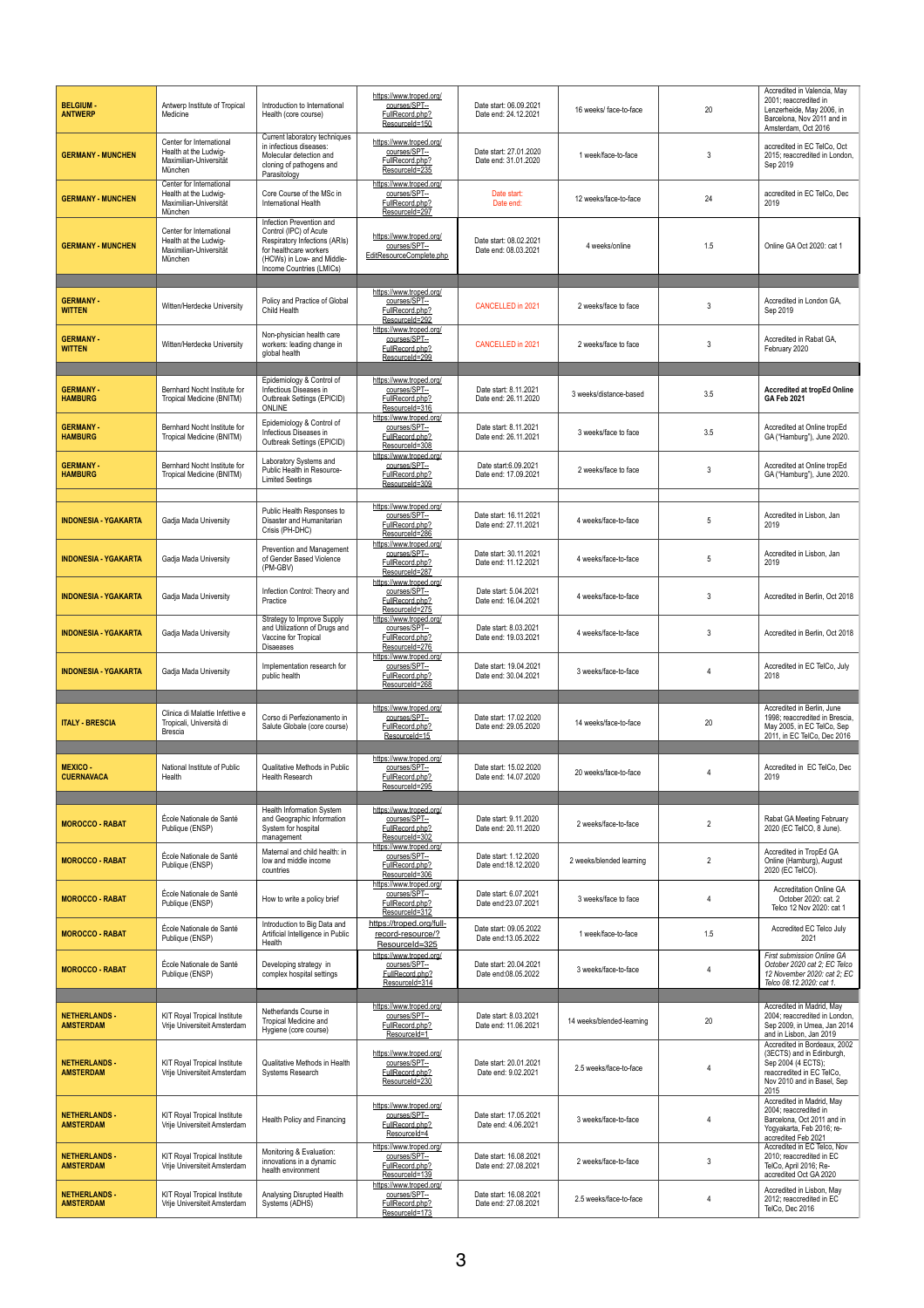| <b>BELGIUM-</b><br><b>ANTWERP</b>        | Antwerp Institute of Tropical<br>Medicine                                  | Introduction to International<br>Health (core course)                                                                                               | https://www.troped.org/<br>courses/SPT--<br>FullRecord.php?<br>ResourceId=150                   | Date start: 06.09.2021<br>Date end: 24.12.2021                    | 16 weeks/face-to-face    | 20             | Accredited in Valencia, May<br>2001; reaccredited in<br>Lenzerheide, May 2006, in<br>Barcelona, Nov 2011 and in<br>Amsterdam, Oct 2016                                                                 |
|------------------------------------------|----------------------------------------------------------------------------|-----------------------------------------------------------------------------------------------------------------------------------------------------|-------------------------------------------------------------------------------------------------|-------------------------------------------------------------------|--------------------------|----------------|--------------------------------------------------------------------------------------------------------------------------------------------------------------------------------------------------------|
| <b>NETHERLANDS -</b><br><b>AMSTERDAM</b> | KIT Royal Tropical Institute<br>Vrije Universiteit Amsterdam               | Human Resources for Health<br>(HRH)                                                                                                                 | https://www.troped.org/<br>courses/SPT--<br>FullRecord.php?<br>ResourceId=137                   | Date start: 15.02.2021<br>Date end: 26.02.2021                    | 2 weeks/distance-based   | 3              | Accredited in Bordeaux 2002:<br>reaccredited in Bordeaux.<br>Jan 2007, in Lisbon, May<br>2012 and in EC TelCo, Dec<br>2016                                                                             |
| <b>NETHERLANDS -</b><br><b>AMSTERDAM</b> | KIT Royal Tropical Institute<br>Vrije Universiteit Amsterdam               | Sexual and Reproductive<br>health and Rights: Policy,<br>Governance and Financing<br>(SRHR POL)                                                     | https://www.troped.org/<br>courses/SPT--<br>FullRecord.php?<br>ResourceId=250                   | Date start: 17.05.2021<br>Date end: 4.06.2021                     | 2 weeks/face-to-face     | $\overline{4}$ | Accredited in EC TelCo. Dec<br>2016; reaccredited in<br>Edinburgh, June 2018                                                                                                                           |
| <b>NETHERLANDS -</b><br><b>AMSTERDAM</b> | KIT Royal Tropical Institute<br>Vrije Universiteit Amsterdam               | Using Geographic Information<br>Systems (GIS) for Global<br>Health                                                                                  | https://www.troped.org/<br>courses/SPT--<br>FullRecord.php?<br>ResourceId=279                   | Date start: 21.06.2021<br>Date end: 2.07.2021                     | 2 weeks/distance-based   | 3              | Accredited in Cape Town, Jan<br>2008; reaccredited in Lisbon,<br>May 2012, in EC TelCo, Dec<br>2016 and in Lisbon, Jan 2019                                                                            |
| <b>NETHERLANDS -</b><br><b>AMSTERDAM</b> | KIT Royal Tropical Institute<br>Vrije Universiteit Amsterdam               | Control Strategies for<br>Communicable and Non-<br>Communicable Diseases                                                                            | https://www.troped.org/<br>courses/SPT--<br>FullRecord.php?<br>ResourceId=96                    | Date start: 12.04.2021<br>Date end: 3.05.2020                     | 3 weeks/face-to-face     | 4.5            | Accredited in 2004:<br>reaccredited in Bordeaux.<br>Jan 2007; reaccredited in<br>Barcelona, Oct 2011 and in<br>Barcelona, Feb 2017                                                                     |
| <b>NETHERLANDS -</b><br><b>AMSTERDAM</b> | <b>KIT Royal Tropical Institute</b><br>Vrije Universiteit Amsterdam        | Rebuilding Disrupted Health<br>Systems - Developing<br>context-specific strategies for<br>health care policies.<br>implementation and<br>governance | https://www.troped.org/<br>courses/SPT--<br>FullRecord.php?<br>ResourceId=256                   | Date start: 29.03.2021<br>Date end: 18.06.2021                    | 12 weeks/distance based  | -5             | Accredited in Antwerp, Oct<br>2017                                                                                                                                                                     |
| <b>NETHERLANDS -</b><br><b>AMSTERDAM</b> | <b>KIT Royal Tropical Institute</b><br>Vrije Universiteit Amsterdam        | Good epidemiological<br>practice: design<br>implementation and analysis<br>of global health studies                                                 | https://www.troped.org/<br>courses/SPT--<br>FullRecord.php?<br>ResourceId=278                   | Date start: 7.12.2020<br>Date end: 11.12.2020                     | 1 week/distance based    | 1.5            | Accredited in Lisbon, Jan<br>2019                                                                                                                                                                      |
| <b>NETHERLANDS -</b><br><b>AMSTERDAM</b> | KIT Royal Tropical Institute<br>Vrije Universiteit Amsterdam               | Sexual and Reproductive<br>Health and Rights including<br><b>HIV/AIDS</b>                                                                           | https://www.troped.org/<br>courses/SPT--<br>FullRecord.php?<br>ResourceId=140                   | Date start: 8.03.2021<br>Date end: 26.03.2021                     | 3.5 weeks/face-to-face   | 4.5            | accredited Bordeaux 2002/<br>Lisbon 2002<br>reaccredited in EC Telco.<br>April 2007; in Where, Oct<br>2011, in EC TelCo, June 2013<br>and in Berlin, Oct 2018                                          |
| <b>NETHERLANDS -</b><br><b>AMSTERDAM</b> | <b>KIT Royal Tropical Institute</b><br>Vrije Universiteit Amsterdam        | Sexual Reproductive Health<br>and Rights: Organizing<br>Effective Responses (SRH<br>Responses)                                                      | https://www.troped.org/<br>courses/SPT--<br>FullRecord.php?<br>ResourceId=200                   | Date start: 12.04.2021<br>Date end: 03.05.2021                    | 3 weeks/distance-based   | 4.5            | Accredited in EC TelCo, June<br>2012; reaccredited in<br>Edinburgh, June 2018                                                                                                                          |
| <b>NETHERLANDS -</b><br><b>AMSTERDAM</b> | <b>KIT Royal Tropical Institute</b><br>Vrije Universiteit Amsterdam        | Santé et Droits Sexuels et<br>Reproductifs (SDSR)                                                                                                   | https://www.troped.org/<br>courses/SPT--<br>FullRecord.php?<br>ResourceId=298                   | Date start: 8.03.2021<br>Date end: 19.03.2021                     | 2 weeks/face-to-face     | 3              | Accredited in Rabat GA,<br>February 2020                                                                                                                                                               |
|                                          |                                                                            |                                                                                                                                                     |                                                                                                 |                                                                   |                          |                | Accredited in Antwerp, Oct                                                                                                                                                                             |
| <b>NORWAY -</b><br><b>BERGEN</b>         | Centre for International<br>Health<br>University of Bergen                 | Qualitative Research<br>Methods for Global Public<br>Health (online)                                                                                | https://www.troped.org/<br>courses/SPT--<br>EditResourceComplete.php<br>https://www.troped.org/ | Date start: 01.02. 2021<br>Date end: 26.02.2021                   | 4 weeks/distance based   | 5              | 2017 as 6 ECTS f2f; re-<br>accredited as online 5 ECTS<br>course at Online GA Oct<br>2020                                                                                                              |
| <b>NORWAY -</b><br><b>BERGEN</b>         | Centre for International<br>Health<br>University of Bergen                 | Global TB epidemiology and<br>intervention (online)                                                                                                 | courses/SPT--<br>FullRecord.php?<br>ResourceId=251                                              | Date start: 04.01.2020<br>Date end: 29.01.2020                    | 4 weeks/distance based   | 5              | Accredited in EC TelCo, Dec<br>2016<br>Accredited in Copenhagen,                                                                                                                                       |
| <b>NORWAY -</b><br><b>BERGEN</b>         | Centre for International<br>Health<br>University of Bergen                 | Qualitative Research<br>Methods for Global Public<br>Health                                                                                         | https://www.troped.org/<br>courses/SPT--<br>FullRecord.php?<br>ResourceId=85                    | Date start: Will not take place<br>in 2021                        | 3 weeks/face-to-face     | -5             | Month 2003; reaccredited in<br>Bergen, May 2006, in EC<br>TelCo, April 2013, in EC<br>TelCo, March 2015 and in EC<br>TelCo, Jan 2017                                                                   |
| <b>NORWAY -</b><br><b>BERGEN</b>         | Centre for International<br>Health<br>University of Bergen                 | Culture and Psychopathology<br>- Mental Illness in a Cross-<br><b>Cultural Perspective</b>                                                          | https://www.troped.org/<br>courses/SPT--<br>FullRecord.php?<br>ResourceId=269                   | Date start: 22.03.2020<br>Date end: 26.04.2020                    | 3 weeks/face-to-face     | $\Delta$       | Accredited in Copenhagen,<br>Month 2003; reaccredited in<br>Mexico, May 2010 and<br>Barcelona, Feb 2017                                                                                                |
| <b>NORWAY -</b><br><b>BERGEN</b>         | Centre for International<br>Health<br>University of Bergen                 | Experimental epidemiology                                                                                                                           | https://www.troped.org/<br>courses/SPT-<br>FullRecord.php?<br>ResourceId=310                    | Date start: will not take place<br>in 2021                        | 4 weeks/face-to-face     | 5              | Accredited in Copenhagen,<br>Month 2003; reaccredited in<br>Edinburgh, Sep 2004, in<br>London, Sep 2009, in<br>Barcelona, Oct 2011 and in<br>EC TelCo, Jan 2017;<br>reaccredited onlineGA Oct<br>2020. |
| <b>NORWAY -</b><br><b>BERGEN</b>         | Centre for International<br>Health<br>University of Bergen                 | Experimental epidemiology<br>(online)                                                                                                               | https://www.troped.org/<br>courses/SPT-<br>FullRecord.php?<br>ResourceId=82                     | Date start: 01.02.2021<br>Date end: 26.02.2021                    | 4 weeks/online           | 5              | Accredited in Copenhagen,<br>Month 2003; reaccredited in<br>Edinburgh, Sep 2004, in<br>London, Sep 2009, in<br>Barcelona. Oct 2011 and in<br>EC TelCo, Jan 2017;<br>reaccredited onlineGA Oct<br>2020. |
| <b>NORWAY -</b><br><b>BERGEN</b>         | Centre for International<br>Health<br>University of Bergen                 | <b>Global Nutrition</b>                                                                                                                             | https://www.troped.org/<br>courses/SPT--<br>FullRecord.php?<br>ResourceId=254                   | Date start: 20.04.2020<br>Date end: 8.05.2020                     | 3 weeks/face-to-face     | 5              | Accredited in EC TelCo, May<br>2017                                                                                                                                                                    |
| <b>NORWAY -</b><br><b>BERGEN</b>         | Centre for International<br>Health<br>University of Bergen                 | Observational epidemiology:<br>Surveys, Cohort and Case-<br><b>Control Studies</b>                                                                  | https://www.troped.org/<br>courses/SPT--<br>FullRecord.php?<br>ResourceId=84                    | Date start: will not take place<br>in 2021                        | 3 weeks/face-to-face     | 5              | Accredited in Bergen, May<br>2006; reaccredited in<br>Barcelona, Oct 2011 and in<br>EC TelCo, Dec 2016                                                                                                 |
| <b>NORWAY -</b><br><b>BERGEN</b>         | Centre for International<br>Health<br>University of Bergen                 | Observational epidemiology<br>(online)                                                                                                              | https://www.troped.org/<br>courses/SPT-<br>FullRecord.php?<br>ResourceId=311                    | Date start:01.03.2021<br>Date end: 26.03.2021                     | 3.3 wekks/ online        | 5              | New course as online<br>version, accredited online GA<br>Oct 2020                                                                                                                                      |
| <b>PORTUGAL-</b><br><b>LISBON</b>        | Instituto de Higiene e<br>Medicina Tropical<br>Universidade Nova de Lisboa | Molecular Medical<br>Parasitology                                                                                                                   | https://www.troped.org/<br>courses/SPT--<br>FullRecord.php?<br>ResourceId=197                   | Date start: 2.04.2020<br>Date end: 7.05.2020                      | 6 weeks/face-to-face     | 6              | Accredited in Brescia, Feb<br>2013; reaccredited in Hanoi,<br>March 2018                                                                                                                               |
| <b>PORTUGAL-</b><br><b>LISBON</b>        | Instituto de Higiene e<br>Medicina Tropical<br>Universidade Nova de Lisboa | Dengue, yellow-fever and<br>other arboviral diseases                                                                                                | https://www.troped.org/<br>courses/SPT-<br>FullRecord.php?<br>ResourceId=209                    | Date start: 9.07.2020<br>Date end: 17.07.2020                     | 1 week/face-to-face      | $\overline{2}$ | Accredited in Umea, Jan<br>2014: reaccredited in Lisbon.<br>Jan 2019                                                                                                                                   |
| <b>SPAIN-</b><br><b>BARCELONA</b>        | Barcelona Institute for Global<br>Health - University of<br>Barcelona      | Migrants, refugees and<br>Health in the Mediterranean                                                                                               | https://www.troped.org/<br>courses/SPT-<br>FullRecord.php?<br>ResourceId=280                    | Date start: 27.04.2021<br>Date end: 6.05.2021<br><b>CANCELLED</b> | 2 weeks/face to face     | 3              | Accredited in Lisbon, Jan<br>2019                                                                                                                                                                      |
| <b>SPAIN-</b><br><b>BARCELONA</b>        | Barcelona Institute for Global<br>Health - University of<br>Barcelona      | Global Health Fundamentals I<br>(core course)                                                                                                       | https://www.troped.org/<br>courses/SPT--<br>FullRecord.php?<br>ResourceId=186                   | Date start: 21.09.2020<br>Date end: 18.12.2020                    | 12 weeks/face-to-face    | 20             | Accredited in TelCo, Sep<br>2012; reaccredited in EC<br>TelCo, Nov 2014 and in<br>Umea, June 2019                                                                                                      |
| <b>SPAIN-</b><br><b>BARCELONA</b>        | Barcelona Institute for Global<br>Health - University of<br>Barcelona      | Maternal and Reproductive<br>Health                                                                                                                 | https://www.troped.org/<br>courses/SPT--<br>FullRecord.php?<br>ResourceId=210                   | Date start: 6.04.2021<br>Date end: 13.04.2021                     | 2 weeks/blended learning | 3              | Accredited in Umea, Feb<br>2014 (TelCo); reaccredited in<br>Berlin, Oct 2018                                                                                                                           |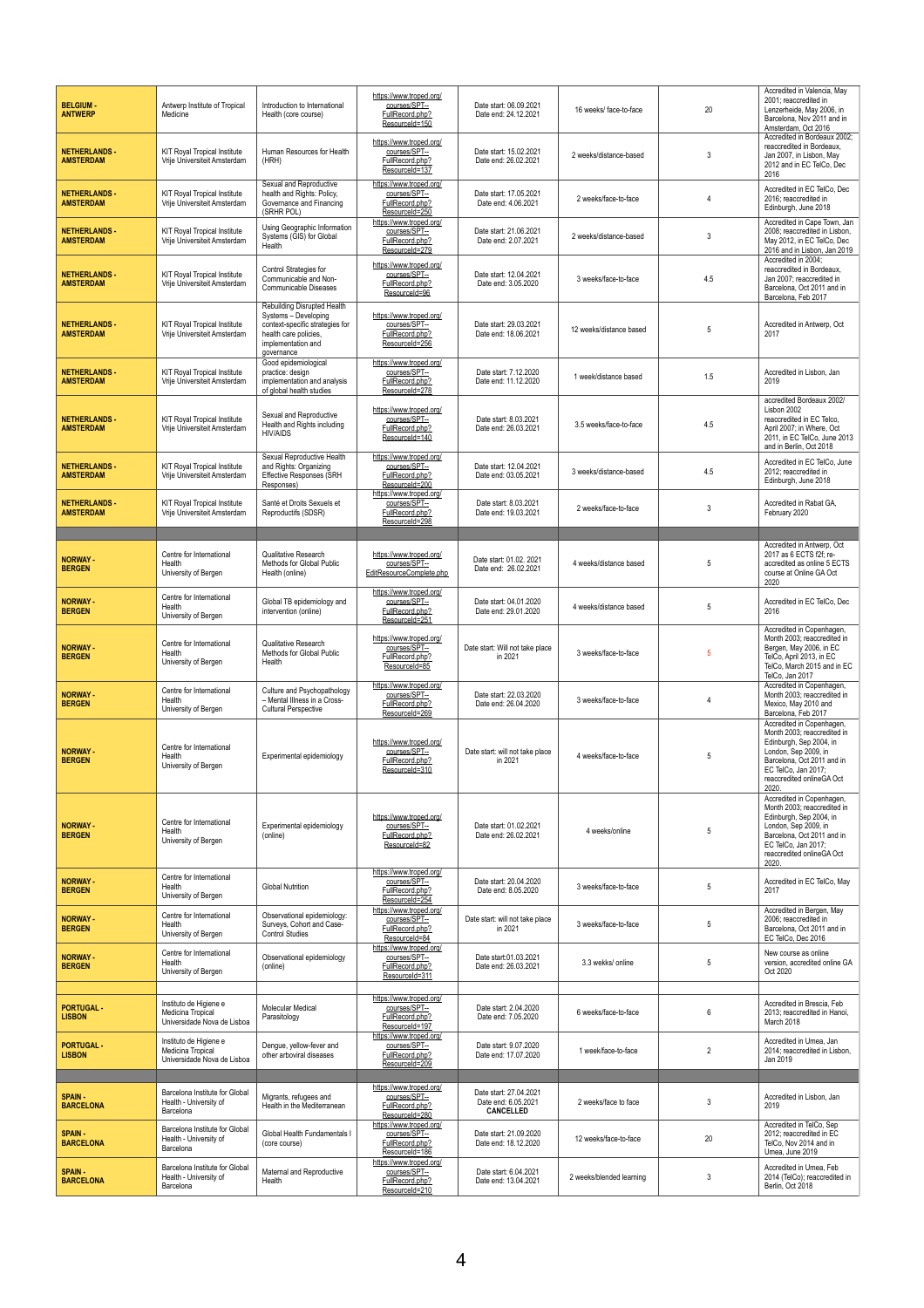| <b>BELGIUM</b><br><b>ANTWERP</b> | Antwerp Institute of Tropical<br>Medicine                             | Introduction to International<br>Health (core course)                                      | https://www.troped.org/<br>courses/SPT--<br>FullRecord.php?<br>ResourceId=150                   | Date start: 06.09.2021<br>Date end: 24.12.2021 | 16 weeks/ face-to-face                                    | 20              | Accredited in Valencia, May<br>2001; reaccredited in<br>Lenzerheide, May 2006, in<br>Barcelona, Nov 2011 and in<br>Amsterdam, Oct 2016                                                   |
|----------------------------------|-----------------------------------------------------------------------|--------------------------------------------------------------------------------------------|-------------------------------------------------------------------------------------------------|------------------------------------------------|-----------------------------------------------------------|-----------------|------------------------------------------------------------------------------------------------------------------------------------------------------------------------------------------|
| <b>SPAIN</b><br><b>BARCELONA</b> | Barcelona Institute for Global<br>Health - University of<br>Barcelona | Global Environmental Health                                                                | https://www.troped.org/<br>courses/SPT--<br>FullRecord.php?<br>ResourceId=215                   | Date start: 26.04.2021<br>Date end: 5.05.2021  | 6 weeks/blended learning                                  | 3               | Accredited in EC TelCo, Jun<br>2014; reaccredited in Berlin,<br>Oct 2018                                                                                                                 |
| <b>SPAIN</b><br><b>BARCELONA</b> | Barcelona Institute for Global<br>Health - University of<br>Barcelona | Development and Application<br>of Vaccines in Global Health                                | https://www.troped.org/<br>courses/SPT-<br>FullRecord.php?<br>ResourceId=216                    | Date start: 31.05.2021<br>Date end: 9.06.2021  | 2 weeks/blended learning                                  | 3               | Accredited in EC TelCo, Jun<br>2014; reaccredited in Berlin,<br>Oct 2018                                                                                                                 |
| <b>SPAIN</b><br><b>BARCELONA</b> | Barcelona Institute for Global<br>Health - University of<br>Barcelona | Social Determinants of Health<br>from a Global Perspective                                 | https://www.troped.org/<br>courses/SPT--<br>FullRecord.php?<br>ResourceId=219                   | Date start: 6.10.2020<br>Date end: 15.10.2020  | 2 weeks/face to face                                      | 3               | Accredited in EC TelCo, Nov<br>2014: reaccredited in Umea.<br>June 2019                                                                                                                  |
| <b>SPAIN</b><br><b>BARCELONA</b> | Barcelona Institute for Global<br>Health - University of<br>Barcelona | <b>Health Economics</b><br>Perspectives for Global<br><b>Health Professionals</b>          | https://www.troped.org/<br>courses/SPT-<br>FullRecord.php?<br>ResourceId=227                    | Date start: 11.01.2021<br>Date end: 21.01.2021 | 2 weeks/face-to-face                                      | 3               | Accredited in Basel, Sep<br>2015; reaccredited in online<br>GA, Jun 2020                                                                                                                 |
| <b>SPAIN</b><br><b>BARCELONA</b> | Barcelona Institute for Global<br>Health - University of<br>Barcelona | International Governance and<br>Politics of Global Health                                  | https://www.troped.org/<br>courses/SPT--<br>FullRecord.php?<br>ResourceId=220                   | Date start: 25.01.2021<br>Date end: 4.02. 2021 | 3 weeks/face-to-face                                      | 4               | Accredited in EC TelCo, Dec<br>2014; reaccredited in Umea,<br><b>June 2019</b>                                                                                                           |
| <b>SPAIN</b><br><b>BARCELONA</b> | Barcelona Institute for Global<br>Health - University of<br>Barcelona | Responses to Humanitarian<br>Crises from the Global Health<br>Perspective                  | https://www.troped.org/<br>courses/SPT--<br>FullRecord.php?<br>ResourceId=223                   | Date start: 14.04.2021<br>Date end: 22.04.2021 | 3 weeks/distance based                                    | 3               | Accredited in London, Feb<br>2015; reaccredited in London,<br>Sep 2019                                                                                                                   |
| <b>SPAIN</b><br><b>BARCELONA</b> | Barcelona Institute for Global<br>Health - University of<br>Barcelona | Undernutrition and Food<br>Security                                                        | https://www.troped.org/<br>courses/SPT-<br>FullRecord.php?<br>ResourceId=241                    | Date start: 15.03.2021<br>Date end: 25.03.2021 | 2 weeks/distance-based                                    | 3               | Accredited in Yogyakarta,<br>Feb 2016; re-accredited Mar<br>2021                                                                                                                         |
| <b>SPAIN</b><br><b>BARCELONA</b> | Barcelona Institute for Global<br>Health - University of<br>Barcelona | Global health organizations<br>and programme management                                    | https://www.troped.ora/<br>courses/SPT-<br>FullRecord.php?<br>ResourceId=243                    | Date start: 10.02.2021<br>Date end: 19.02.2021 | 2 weeks/face to face                                      | 3               | Accredited in EC TelCo, May<br>2016, Re-accredited Online<br>GA Feb 2021                                                                                                                 |
| <b>SPAIN</b><br><b>BARCELONA</b> | Barcelona Institute for Global<br>Health - University of<br>Barcelona | <b>Energising Global Health</b><br>Innovation and<br>Entrpreneurship (ENERGHY)             | https://www.troped.ora/<br>courses/SPT-<br>FullRecord.php?<br>ResourceId=315                    | Date start: 28.06.2021<br>Date end: 15.07.2021 | 3 weeks/distance based                                    | 5               | Accredited Online GA Feb<br>2021                                                                                                                                                         |
|                                  |                                                                       |                                                                                            |                                                                                                 |                                                |                                                           |                 |                                                                                                                                                                                          |
| <b>SWEDEN</b><br><b>UMEÅ</b>     | Department of Epidemiology<br>and Global Health, Umeå<br>University   | Advanced Topics in Health<br>Economic Evaluation<br>Methods                                | https://www.troped.org/<br>courses/SPT--<br>EditResourceComplete.php<br>https://www.troped.org/ | Date start: 03.12.2021<br>Date end: 16.01.2022 | 5 weeks / face-to-face                                    | 7.5             | Accredited in Berlin, Oct 2018                                                                                                                                                           |
| <b>SWEDEN</b><br><b>UMEÅ</b>     | Department of Epidemiology<br>and Global Health, Umeå<br>University   | Equity and Health                                                                          | courses/SPT--<br>FullRecord.php?<br>ResourceId=274                                              | Date start: 15.09.2021<br>Date end: 29.09.2021 | 2 weeks / face-to-face                                    | 3.5             | Accredited in Berlin, Oct 2018                                                                                                                                                           |
| <b>SWEDEN-</b><br><b>UMEÅ</b>    | Department of Epidemiology<br>and Global Health, Umeå<br>University   | <b>Health Economic Evaluation</b><br>Methods                                               | https://www.troped.org/<br>courses/SPT-<br>FullRecord.php?<br>ResourceId=176                    | Date start: 07.02.2022<br>Date end: 20.02.2022 | 2 weeks/face-to-face                                      | 3               | Accredited in Lisbon, May<br>2012; reaccredited in Berlin,<br>Oct 2018                                                                                                                   |
| <b>SWEDEN</b><br><b>UMEÅ</b>     | Department of Epidemiology<br>and Global Health, Umeå<br>University   | Methods in social<br>epidemiology                                                          | https://www.troped.org/<br>courses/SPT-<br>FullRecord.php?<br>ResourceId=285                    | Date start: 13.12.2021<br>Date end: 07.01.2022 | 2 weeks / 1 week face-to-face<br>+ 1 week home assignment | 3               | Accredited in Lisbon, Jan<br>2019                                                                                                                                                        |
|                                  |                                                                       |                                                                                            | https://www.troped.org/                                                                         |                                                |                                                           |                 |                                                                                                                                                                                          |
| <b>SWITZERLAND-BASEL</b>         | Swiss Tropical & Public<br>Health Institute                           | Supply Chain Management in<br>Healthcare                                                   | courses/SPT--<br>FullRecord.php?<br>ResourceId=260                                              | Date start: 20.09.2021<br>Date end: 31.12.2021 | 12 weeks part time/blended<br>learning                    | 6               | Accredited in Antwerp, Nov<br>2017 (TelCo)                                                                                                                                               |
| <b>SWITZERLAND-BASEL</b>         | Swiss Tropical & Public<br>Health Institute                           | <b>Health Economics and Health</b><br>Financing                                            | https://www.troped.org/<br>courses/SPT-<br>FullRecord.php?<br>ResourceId=259                    | Date start: 8.02.2021<br>Date end: 21.05.2021  | 12 weeks part time/blended<br>learning                    | 6               | Accredited in Antwerp, Nov<br>2017 (TelCo)                                                                                                                                               |
| <b>SWITZERLAND-BASEL</b>         | Swiss Tropical & Public<br>Health Institute                           | Health Care and<br>Management (HCM). From<br>Research to Implementation<br>(core course)   | https://www.troped.org/<br>courses/SPT--<br>FullRecord.php?<br>ResourceId=148                   | Date start: 8.03.2021<br>Date end: 11.06.2021  | 14 weeks/face-to-face                                     | 20              | Accredited in Berlin, June<br>1998: reaccreditation in<br>Berlin, January 2005: in<br>Barcelona, Oct 2011; in<br>Amsterdam, Oct 2016                                                     |
| <b>SWITZERLAND-BASEL</b>         | Swiss Tropical & Public<br>Health Institute                           | Strategic planning for health<br>interventions                                             | https://www.troped.org/<br>courses/SPT--<br>FullRecord.php?<br>ResourceId=282                   | Date start: 26.07.2021<br>Date end: 5.11.2021  | 12 weeks part time/blended<br>learning                    | 6               | Accredited in Lisbon, Jan<br>2019                                                                                                                                                        |
| <b>SWITZERLAND-BASEL</b>         | Swiss Tropical & Public<br>Health Institute                           | Health in detention                                                                        | https://www.troped.org/<br>courses/SPT--<br>FullRecord.php?<br>ResourceId=231                   | Date start: 6.12.2021<br>Date end: 1.12.2021   | 5 days/face-to-face                                       | 1.5             | Accredited in Basel, Sep<br>2015; reaccredited in Rabat,<br>Feb 2020                                                                                                                     |
| <b>SWITZERLAND-BASEL</b>         | Swiss Tropical & Public<br><b>Health Institute</b>                    | <b>Medical Priorities &amp; Clinical</b><br><b>Tropical Medicine in South</b><br>East Asia | https://www.troped.org/<br>courses/SPT-<br>FullRecord.php?<br>ResourceId=237                    | Not running in 2020                            | 2 weeks/face-to-face and field<br>trip                    | 3,5             | Accredited in Basel, Sep<br>2015; reaccredited in<br>Antwerp, Oct 2017                                                                                                                   |
| <b>SWITZERLAND-BASEL</b>         | Swiss Tropical & Public<br>Health Institute                           | Health Policy and Systems<br>Analysis                                                      | https://www.troped.org/<br>courses/SPT--<br>FullRecord.php?<br>ResourceId=222                   | Date start: 17.05.2021<br>Date end: 27.08.2021 | 12 weeks part-time/blended<br>learning                    | 6               | Accredited in London, Feb<br>2015. Reaccredited GA<br>Rabat (EC TelCo), June 2020                                                                                                        |
| <b>SWITZERLAND-BASEL</b>         | Swiss Tropical & Public<br>Health Institute                           | Leadership                                                                                 | https://www.troped.org/<br>courses/SPT--<br>FullRecord.php?<br>ResourceId=291                   | Date start: 15.03.2021<br>Date end: 25.06.2021 | 12 weeks part-time/blended<br>learning                    | 6               | Accredited in Umea, June<br>2019                                                                                                                                                         |
| <b>SWITZERLAND-BASEL</b>         | Swiss Tropical & Public<br><b>Health Institute</b>                    | Social Marketing and<br>Communication                                                      | https://www.troped.org/<br>courses/SPT-<br>FullRecord.php?<br>ResourceId=221                    | Date start: 21.12.2020<br>Date end: 2.04.2021  | 12 weeks part time/blended<br>learning                    | 6               | Accredited in London, Feb<br>2015. Reaccredited GA<br>Rabat (EC TelCo), June 2020                                                                                                        |
| <b>SWITZERLAND-BASEL</b>         | Swiss Tropical & Public<br>Health Institute                           | Practice Oriented Project<br>(POP) - for practical settings                                | https://www.troped.org/<br>courses/SPT-<br>FullRecord.php?<br>ResourceId=294                    | Date start: 13.09.2021<br>Date end: 24.12.2021 | 22 weeks part-time/blended<br>learning                    | 10 <sup>°</sup> | Accredited in London, Sep<br>2019                                                                                                                                                        |
| <b>SWITZERLAND-BASEL</b>         | Swiss Tropical & Public<br>Health Institute                           | Organisational Behavior and<br><b>Tranformational Management</b>                           | https://www.troped.org/<br>courses/SPT-<br>FullRecord.php?<br>ResourceId=290                    | Date start: 01.02.2021<br>Date end: 14.05.2021 | 12 weeks part time/blended<br>learning                    | 6               | Submitted for GA Lisbon.<br>January 2019: re-submitted<br>for GA Brescia, October 2020<br>(virtual): cat 2; Telco 12 Nov<br>2020: cat 1                                                  |
| <b>SWITZERLAND-BASEL</b>         | Swiss Tropical & Public<br>Health Institute                           | <b>Financial Budgeting</b><br>Accounting and Reporting                                     | https://www.troped.org/<br>courses/SPT-<br>FullRecord.php?<br>ResourceId=281                    | Date start: 22.03.2021<br>Date end: 2.07.2021  | 12 weeks part time/blended<br>learning                    | 6               | Accredited in Lisbon, Jan<br>2019                                                                                                                                                        |
| <b>SWITZERLAND-BASEL</b>         | Swiss Tropical & Public<br>Health Institute                           | <b>Travellers Health</b>                                                                   | https://www.troped.org/<br>courses/SPT-<br>FullRecord.php?<br>ResourceId=73                     | Date start: 17.01.2022<br>Date end: 21.01.2022 | 1 week/face-to-face                                       | 1.5             | Accredited in Berlin, June<br>1998; reaccredited in Berlin,<br>January 2005; in Barcelona<br>Oct 2011; extension for 6<br>months in Amsterdam; re-<br>accredited in Munich, June<br>2017 |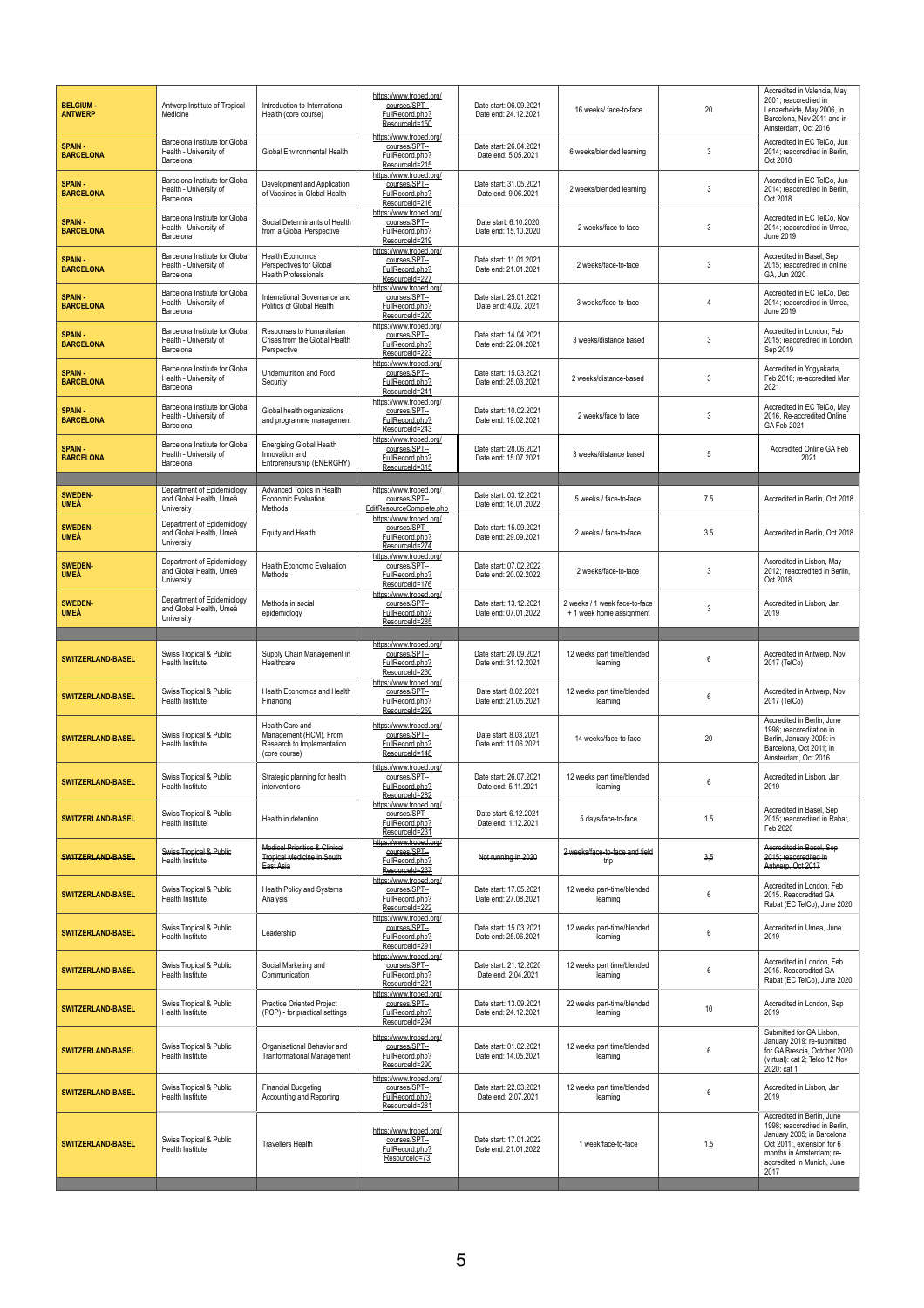| Amsterdam, Oct 2016<br>https://www.troped.org/<br>Centre d'enseignement et de<br>Designing Strategies and<br>courses/SPT-<br>recherche en action<br>Date start:<br>Accredited in Amsterdam, Oct<br>Projects for Humanitarian<br>40<br>7 weeks/face-to-face<br><b>SWITZERLAND-GENEVA</b><br>FullRecord.php?<br>humanitaire de Gèneve<br>Date end:<br>2016<br>Action<br>(CERAH)<br>ResourceId=247<br>Centre d'enseignement et de<br>https://www.troped.org/<br>courses/SPT-<br>recherche en action<br>Chronic Diseases and the<br>Accredited in Edinburgh,<br>Date start:<br><b>SWITZERLAND-GENEVA</b><br>1 week/face-to-face<br>$\overline{2}$<br>humanitaire de Gèneve<br>FullRecord.php?<br>Date end:<br><b>June 2018</b><br>humanitarian response<br>ResourceId=267<br>(GERAH)<br>Centre d'enseignement et de<br>https://www.troped.org/<br><b>Health of Populations</b><br>courses/SPT-<br>Accredited in EC TelCo, Dec<br>recherche en action<br>Date start:<br><b>SWITZERLAND-GENEVA</b><br>7 weeks/face-to-face<br>40<br>Affected by Humanitarian<br>2016<br>humanitaire de Gèneve<br>FullRecord.php?<br>Date end:<br>Emergencies<br>ResourceId=249<br>(CERAH)<br>https://www.troped.org/<br>Accredited in Amsterdam,<br>Institute for Global Health &<br><b>UNITED KINGDOM -</b><br>Psychosocial Interventions for<br>courses/SPT-<br>Date start: 11.03.2021<br>Sep 2006; reaccredited in<br>5<br>Development<br>9 weeks/blended learning<br><b>EDINBURGH</b><br><b>Displaced Populations</b><br>FullRecord.php?<br>Lisbon, May 2012 and in<br>Date end: 09.04.2021<br>Queen Margaret University<br>ResourceId=88<br>Barcelona, Feb 2017<br>Accredited in Antwerp (EC<br>https://www.troped.org/<br>Institute for Global Health &<br><b>UNITED KINGDOM -</b><br>Health Systems in Fragile<br>courses/SPT--<br>Date start: 11.03.2021<br>TelCo) November 2017.<br>4 weeks/fully online<br>5<br>Development<br><b>EDINBURGH</b><br>FullRecord.php?<br>Date end: 09.04.2021<br>Reaccredited at Online GA<br>Settings<br>Queen Margaret University<br>ResourceId=261<br>(Hamburg) June 2020.<br>Accredited in January, 2010.<br>https://www.troped.org/<br>Institute for Global Health &<br>Re-accredited in January<br>courses/SPT-<br><b>UNITED KINGDOM -</b><br>Global Approaches to Gender<br>Date start: 25.01.2021<br>5<br>5 weeks/fblended leaning<br>2016 and at the GA Online.<br>Development<br><b>EDINBURGH</b><br>and Health<br>FullRecord.php?<br>Date end: 19.02.2021<br>June 2020 (EC TelCo July<br>Queen Margaret University<br>ResourceId=89<br>2020)<br>Accredited in Berlin, June<br>https://www.troped.org/<br>1998; reaccredited in Bergen,<br>Institute for Global Health &<br>courses/SPT-<br>Date start: 28.09.2020<br><b>UNITED KINGDOM -</b><br>Core Course for the MSc<br>May 2006, in Heidelberg, Jan<br>20<br>12 weeks/face-to-face<br>Development<br><b>EDINBURGH</b><br>Global Health<br>FullRecord.php?<br>2010 and in EC TelCo, April<br>Date end: 18.12.2020<br>Queen Margaret University<br>ResourceId=149<br>2015. Reaccredited at online<br>GA (Hamburg), June 2020<br>Accredited in Berlin, June<br>1998: reaccredited in Madrid.<br>https://www.troped.org/<br>Institute for Global Health &<br>Sexual Health and Rights:<br>May 2004, in Heidelberg, Jan<br><b>UNITED KINGDOM -</b><br>courses/SPT--<br>Date start: 1.02.2021<br>Policy and Programming in<br>5<br>2010 and in EC TelCo, April<br>Development<br>5 weeks/blended learning<br><b>EDINBURGH</b><br>FullRecord.php?<br>Date end: 5.03.2021<br>2015. Reaccredited at online<br>Queen Margaret University<br>Practice<br>ResourceId=94<br>GA (Hamburg), June 2020<br>(EC TelCO July 20)<br>Accredited in Heidelberg,<br>https://www.troped.org/<br>Institute for Global Health &<br>courses/SPT-<br><b>UNITED KINGDOM -</b><br>Project Design and<br>Date start: 11.01.2021<br>June 2016; reaccredited at<br>5<br>5 weeks/blended learning<br>Development<br><b>EDINBURGH</b><br>FullRecord.php?<br>Date end: 12.02, 2021<br>online GA (Hamburg), June<br>Management<br>Queen Margaret University<br>2020<br>ResourceId=92<br><u> https://www.troped.orq/</u><br>Institute for Global Health &<br><b>UNITED KINGDOM-</b><br>Global Mental Health &<br>courses/SPT--<br>Accredited in Basel, Sep<br><b>Development</b><br>not running in 2020<br>5 weeks/face-to-face<br>5<br><b>Psychosocial Wellbeing</b><br>FullRecord.php?<br>2015<br><b>EDINBURGH</b><br><b>Queen Margaret University</b><br>ResourceId=233<br>https://www.troped.org/<br>Institute for Global Health &<br>Strengthening Health and<br>courses/SPT-<br>Date start: 24.02.2020<br>Accredited in Basel, Sept<br><b>UNITED KINGDOM-</b><br><b>Health Systems in Fragile</b><br>$\overline{5}$<br>Development<br>5 weeks/face-to-face<br>FullRecord.php?<br>Date end: 26.03.2020<br><b>EDINBURGH</b><br>2015<br>and Conflict-affected States<br><b>Queen Margaret University</b><br>ResourceId=238<br>Accredited in Lisbon, Sep<br>2012 (TelCo); reaccredited in<br>https://www.troped.org/<br>Institute for Global Health &<br><b>UNITED KINGDOM -</b><br>courses/SPT--<br>Date start: 22.02.2020<br>Barcelona, Feb 2017; was<br>Research Proposal writing<br>4 weeks/distance based<br>5<br>Development<br>FullRecord.php?<br>Date end: 29.03.2020<br><b>EDINBURGH</b><br>replaced by cours "Research<br>Queen Margaret University<br>ResourceId=182<br>Proposal Writing by Distance<br>Learning"<br>Accredited in Lisbon, Sep<br>https://www.troped.org/<br>Institute for Global Health &<br><b>UNITED KINGDOM -</b><br>Research Proposal writing by<br>courses/SPT-<br>2012 (TelCo); reaccredited in<br>not offered in academic year<br>5<br>Development<br>8 weeks/distance learning<br><b>EDINBURGH</b><br>FullRecord.php?<br>Barcelona, Feb 2017;<br>2020/21<br>distance learning<br>Queen Margaret University<br>ResourceId=182<br>distance learnign since 2020<br>https://www.troped.org/<br>Accredited in EC Meeting.<br>courses/SPT-<br><b>UNITED KINGDOM-</b><br>Institute for Global Health<br>Date start: 3.02.2020<br>3 weeks/face-to-face<br>6<br>Sep 2010; reaccredited in<br>Climate change and health<br>FullRecord.php?<br>Date end: 21.02.2020<br><b>LONDON</b><br>University College London<br>Basel, Sep 2015<br>ResourceId=52<br>Accredited in Paris, May<br>https://www.troped.org/<br><b>UNITED KINGDOM-</b><br>Institute for Global Health<br>Global Health and<br>courses/SPT-<br>2008; reaccredited in EC<br>Date start:<br>13.5 weeks/face-to-face<br>20<br>FullRecord.php?<br>Date end:<br>TelCo. June 2013 and in<br><b>LONDON</b><br>University College London<br>Development (core course)<br>ResourceId=154<br>Bergen, Sep 2014<br>Accredited in Basel, Feb<br>https://www.troped.org/<br>1999: reaccredited in<br><b>UNITED KINGDOM-</b><br>Institute for Global Health<br>courses/SPT-<br>3 weeks/face-to-face<br>6<br>Heidelberg, Sept 2003, in<br><b>Disability and Development</b><br>not running in 2020<br>FullRecord.php?<br><b>LONDON</b><br>University College London<br>Paris, May 2008, in Paris, Oct<br>ResourceId=53<br>2013. in Berlin. Oct 2018<br>https://www.troped.ora/<br><b>UNITED KINGDOM-</b><br>Institute for Global Health<br>courses/SPT--<br>Accredited in Basel, Sep<br>Date start: 11.05.2020<br>3 weeks/face-to-face<br>6<br><b>Evaluating Interventions</b><br>FullRecord.php?<br>Date end: 29.05.2020<br>2015<br><b>LONDON</b><br>University College London<br>ResourceId=234<br>https://www.troped.org/<br>Accredited in Mexico, May<br>courses/SPT-<br><b>UNITED KINGDOM-</b><br>Institute for Global Health<br>2010: reaccredited in Brescia.<br>Anthropological perspectives<br>Date start: 15.01.2020<br>6<br>10 weeks/face-to-face<br>FullRecord.php?<br>Jan 2013, in London, Feb<br><b>LONDON</b><br>University College London<br>on global health<br>Date end: 25.03.2020<br>ResourceId=171<br>2015 and in Berlin. Oct 2018<br>Accredited in Berlin, June<br>https://www.troped.org/<br>1998; reaccredited in<br><b>UNITED KINGDOM-</b><br>Institute for Global Health<br>courses/SPT-<br>Date start: 16.03.2020<br>3 weeks/face-to-face<br>6<br><b>Nutrition and Public Health</b><br>Marseille, Jan 2004, in Paris,<br>FullRecord.php?<br><b>LONDON</b><br>University College London<br>Date end: 3.04.2020<br>May 2008, in Paris, Oct 2013<br>ResourceId=58<br>and in Berlin, Oct 2018<br>Accredited in Lisbon, Month<br>2002 (4 ECTS); reaccredited<br>https://www.troped.org/<br>in Heidelberg, Sep 2003 (4,5<br><b>UNITED KINGDOM-</b><br>Institute for Global Health<br>Perinatal Epidemiology and<br>courses/SPT-<br>Date start: 16.03.2020<br>ETCS), in London, Sep 2009,<br>3 weeks/face-to-face<br>6<br><u>London</u><br>University College London<br>Newborn Care<br><b>FullRecord.php?</b><br>Date end: 3.04.2020<br>in EC TelCo, Nov 2014 and in<br>ResourceId=57<br>Amsterdam, Oct 2016 (5<br>ECTS)<br>Accredited in Berlin, June<br>https://www.troped.org/<br>1998: reaccredited in<br><b>UNITED KINGDOM-</b><br>Institute for Global Health<br>Research in Action: the<br>courses/SPT-<br>Date start: 13.01.2020<br>3 weeks/face-to-face<br>6<br>Marseille, Jan 2004, in Paris.<br>FullRecord.php?<br><b>LONDON</b><br>University College London<br>Date end: 31.01.2020<br>qualitative approach<br>May 2008, in Paris, April<br>ResourceId=56<br>2013 and in Berlin. Oct 2018<br>Accredited in Copenhagen,<br>https://www.troped.ora/<br>Sep 2008; reaccredited in<br>Collecting and using data:<br>courses/SPT-<br><b>UNITED KINGDOM-</b><br>Institute for Global Health<br>Date start: 3.02.2020<br>Essentials of quantitative<br>3 weeks/face-to-face<br>6<br>Antwerp, Jan 2009, in Umea,<br>FullRecord.php?<br><b>LONDON</b><br>University College London<br>Date end: 21.02.2020<br>Jan 2014 and in Berlin, Oct<br>survey research<br>ResourceId=55<br>2018<br>https://www.troped.org/<br>Accredited in Umea, Jan<br>courses/SPT-<br><b>UNITED KINGDOM-</b><br>Institute for Global Health<br>Economic Evaluation of<br>Date start: 13.01.2020<br>2014; reaccredited in Berlin,<br>5<br>3 weeks/distance based<br><b>FullRecord.php?</b><br>Date end: 31.01.2020<br><b>LONDON</b><br>University College London<br>Health Care<br>Oct 2018<br>ResourceId=207<br>Accredited in Paris, May<br>https://www.troped.org/<br>Bridging the Gap between<br>courses/SPT-<br>Hanoi University of Public<br>Date start: 12.07.2021<br>2008: reaccredited in<br>2 weeks/blended learning due<br>Research and Health<br>3<br><b>VIETNAM - HANOI</b><br>Health<br>Date end: 23.07.2021<br>to COVID | <b>BELGIUM-</b><br><b>ANTWERP</b> | Antwerp Institute of Tropical<br>Medicine | Introduction to International<br>Health (core course) | https://www.troped.org/<br>courses/SPT-<br>FullRecord.php?<br>ResourceId=150 | Date start: 06.09.2021<br>Date end: 24.12.2021 | 16 weeks/face-to-face | 20 | Accredited in Valencia. May<br>2001; reaccredited in<br>Lenzerheide, May 2006, in<br>Barcelona, Nov 2011 and in |
|-------------------------------------------------------------------------------------------------------------------------------------------------------------------------------------------------------------------------------------------------------------------------------------------------------------------------------------------------------------------------------------------------------------------------------------------------------------------------------------------------------------------------------------------------------------------------------------------------------------------------------------------------------------------------------------------------------------------------------------------------------------------------------------------------------------------------------------------------------------------------------------------------------------------------------------------------------------------------------------------------------------------------------------------------------------------------------------------------------------------------------------------------------------------------------------------------------------------------------------------------------------------------------------------------------------------------------------------------------------------------------------------------------------------------------------------------------------------------------------------------------------------------------------------------------------------------------------------------------------------------------------------------------------------------------------------------------------------------------------------------------------------------------------------------------------------------------------------------------------------------------------------------------------------------------------------------------------------------------------------------------------------------------------------------------------------------------------------------------------------------------------------------------------------------------------------------------------------------------------------------------------------------------------------------------------------------------------------------------------------------------------------------------------------------------------------------------------------------------------------------------------------------------------------------------------------------------------------------------------------------------------------------------------------------------------------------------------------------------------------------------------------------------------------------------------------------------------------------------------------------------------------------------------------------------------------------------------------------------------------------------------------------------------------------------------------------------------------------------------------------------------------------------------------------------------------------------------------------------------------------------------------------------------------------------------------------------------------------------------------------------------------------------------------------------------------------------------------------------------------------------------------------------------------------------------------------------------------------------------------------------------------------------------------------------------------------------------------------------------------------------------------------------------------------------------------------------------------------------------------------------------------------------------------------------------------------------------------------------------------------------------------------------------------------------------------------------------------------------------------------------------------------------------------------------------------------------------------------------------------------------------------------------------------------------------------------------------------------------------------------------------------------------------------------------------------------------------------------------------------------------------------------------------------------------------------------------------------------------------------------------------------------------------------------------------------------------------------------------------------------------------------------------------------------------------------------------------------------------------------------------------------------------------------------------------------------------------------------------------------------------------------------------------------------------------------------------------------------------------------------------------------------------------------------------------------------------------------------------------------------------------------------------------------------------------------------------------------------------------------------------------------------------------------------------------------------------------------------------------------------------------------------------------------------------------------------------------------------------------------------------------------------------------------------------------------------------------------------------------------------------------------------------------------------------------------------------------------------------------------------------------------------------------------------------------------------------------------------------------------------------------------------------------------------------------------------------------------------------------------------------------------------------------------------------------------------------------------------------------------------------------------------------------------------------------------------------------------------------------------------------------------------------------------------------------------------------------------------------------------------------------------------------------------------------------------------------------------------------------------------------------------------------------------------------------------------------------------------------------------------------------------------------------------------------------------------------------------------------------------------------------------------------------------------------------------------------------------------------------------------------------------------------------------------------------------------------------------------------------------------------------------------------------------------------------------------------------------------------------------------------------------------------------------------------------------------------------------------------------------------------------------------------------------------------------------------------------------------------------------------------------------------------------------------------------------------------------------------------------------------------------------------------------------------------------------------------------------------------------------------------------------------------------------------------------------------------------------------------------------------------------------------------------------------------------------------------------------------------------------------------------------------------------------------------------------------------------------------------------------------------------------------------------------------------------------------------------------------------------------------------------------------------------------------------------------------------------------------------------------------------------------------------------------------------------------------------------------------------------------------------------------------------------------------------------------------------------------------------------------------------------------------------------------------------------------------------------------------------------------------------------------------------------------------------------------------------------------------------------------------------------------------------------------------------------------------------------------------------------------------------------------------------------------------------------------------------------------------------------------------------------------------------------------------------------------------------------------------------------------------------------------------------------------------------------------------------------------------------------------------------------------------------------------------------------------------------------------------------------------------------------------------------------------------------------------------------------------------------------------------------------------------------------------------------------------------------------------------------------------------------------------------------------------------------------------------------------------------------------------------------------------------------------------------------------------------------------------------------------------------------------------------------------------------------------------------------------------------------------------------------------------------------------------------------------------------------------------------------------------------------------------------------------------------------------------------------------------------------------------------------------------------------------------------------------------------------------------------------------------------------------------------------------------------------------------------------------------------------------------------------------------------------------|-----------------------------------|-------------------------------------------|-------------------------------------------------------|------------------------------------------------------------------------------|------------------------------------------------|-----------------------|----|-----------------------------------------------------------------------------------------------------------------|
|                                                                                                                                                                                                                                                                                                                                                                                                                                                                                                                                                                                                                                                                                                                                                                                                                                                                                                                                                                                                                                                                                                                                                                                                                                                                                                                                                                                                                                                                                                                                                                                                                                                                                                                                                                                                                                                                                                                                                                                                                                                                                                                                                                                                                                                                                                                                                                                                                                                                                                                                                                                                                                                                                                                                                                                                                                                                                                                                                                                                                                                                                                                                                                                                                                                                                                                                                                                                                                                                                                                                                                                                                                                                                                                                                                                                                                                                                                                                                                                                                                                                                                                                                                                                                                                                                                                                                                                                                                                                                                                                                                                                                                                                                                                                                                                                                                                                                                                                                                                                                                                                                                                                                                                                                                                                                                                                                                                                                                                                                                                                                                                                                                                                                                                                                                                                                                                                                                                                                                                                                                                                                                                                                                                                                                                                                                                                                                                                                                                                                                                                                                                                                                                                                                                                                                                                                                                                                                                                                                                                                                                                                                                                                                                                                                                                                                                                                                                                                                                                                                                                                                                                                                                                                                                                                                                                                                                                                                                                                                                                                                                                                                                                                                                                                                                                                                                                                                                                                                                                                                                                                                                                                                                                                                                                                                                                                                                                                                                                                                                                                                                                                                                                                                                                                                                                                                                                                                                                                                                                                                                                                                                                                                                                                                                                                                                                                                                                                                                                                                                                                                                                                                                                                                                                                                                                                                                                                                                                                                                                                                                                                                                                                                                             |                                   |                                           |                                                       |                                                                              |                                                |                       |    |                                                                                                                 |
|                                                                                                                                                                                                                                                                                                                                                                                                                                                                                                                                                                                                                                                                                                                                                                                                                                                                                                                                                                                                                                                                                                                                                                                                                                                                                                                                                                                                                                                                                                                                                                                                                                                                                                                                                                                                                                                                                                                                                                                                                                                                                                                                                                                                                                                                                                                                                                                                                                                                                                                                                                                                                                                                                                                                                                                                                                                                                                                                                                                                                                                                                                                                                                                                                                                                                                                                                                                                                                                                                                                                                                                                                                                                                                                                                                                                                                                                                                                                                                                                                                                                                                                                                                                                                                                                                                                                                                                                                                                                                                                                                                                                                                                                                                                                                                                                                                                                                                                                                                                                                                                                                                                                                                                                                                                                                                                                                                                                                                                                                                                                                                                                                                                                                                                                                                                                                                                                                                                                                                                                                                                                                                                                                                                                                                                                                                                                                                                                                                                                                                                                                                                                                                                                                                                                                                                                                                                                                                                                                                                                                                                                                                                                                                                                                                                                                                                                                                                                                                                                                                                                                                                                                                                                                                                                                                                                                                                                                                                                                                                                                                                                                                                                                                                                                                                                                                                                                                                                                                                                                                                                                                                                                                                                                                                                                                                                                                                                                                                                                                                                                                                                                                                                                                                                                                                                                                                                                                                                                                                                                                                                                                                                                                                                                                                                                                                                                                                                                                                                                                                                                                                                                                                                                                                                                                                                                                                                                                                                                                                                                                                                                                                                                                                             |                                   |                                           |                                                       |                                                                              |                                                |                       |    |                                                                                                                 |
|                                                                                                                                                                                                                                                                                                                                                                                                                                                                                                                                                                                                                                                                                                                                                                                                                                                                                                                                                                                                                                                                                                                                                                                                                                                                                                                                                                                                                                                                                                                                                                                                                                                                                                                                                                                                                                                                                                                                                                                                                                                                                                                                                                                                                                                                                                                                                                                                                                                                                                                                                                                                                                                                                                                                                                                                                                                                                                                                                                                                                                                                                                                                                                                                                                                                                                                                                                                                                                                                                                                                                                                                                                                                                                                                                                                                                                                                                                                                                                                                                                                                                                                                                                                                                                                                                                                                                                                                                                                                                                                                                                                                                                                                                                                                                                                                                                                                                                                                                                                                                                                                                                                                                                                                                                                                                                                                                                                                                                                                                                                                                                                                                                                                                                                                                                                                                                                                                                                                                                                                                                                                                                                                                                                                                                                                                                                                                                                                                                                                                                                                                                                                                                                                                                                                                                                                                                                                                                                                                                                                                                                                                                                                                                                                                                                                                                                                                                                                                                                                                                                                                                                                                                                                                                                                                                                                                                                                                                                                                                                                                                                                                                                                                                                                                                                                                                                                                                                                                                                                                                                                                                                                                                                                                                                                                                                                                                                                                                                                                                                                                                                                                                                                                                                                                                                                                                                                                                                                                                                                                                                                                                                                                                                                                                                                                                                                                                                                                                                                                                                                                                                                                                                                                                                                                                                                                                                                                                                                                                                                                                                                                                                                                                                             |                                   |                                           |                                                       |                                                                              |                                                |                       |    |                                                                                                                 |
|                                                                                                                                                                                                                                                                                                                                                                                                                                                                                                                                                                                                                                                                                                                                                                                                                                                                                                                                                                                                                                                                                                                                                                                                                                                                                                                                                                                                                                                                                                                                                                                                                                                                                                                                                                                                                                                                                                                                                                                                                                                                                                                                                                                                                                                                                                                                                                                                                                                                                                                                                                                                                                                                                                                                                                                                                                                                                                                                                                                                                                                                                                                                                                                                                                                                                                                                                                                                                                                                                                                                                                                                                                                                                                                                                                                                                                                                                                                                                                                                                                                                                                                                                                                                                                                                                                                                                                                                                                                                                                                                                                                                                                                                                                                                                                                                                                                                                                                                                                                                                                                                                                                                                                                                                                                                                                                                                                                                                                                                                                                                                                                                                                                                                                                                                                                                                                                                                                                                                                                                                                                                                                                                                                                                                                                                                                                                                                                                                                                                                                                                                                                                                                                                                                                                                                                                                                                                                                                                                                                                                                                                                                                                                                                                                                                                                                                                                                                                                                                                                                                                                                                                                                                                                                                                                                                                                                                                                                                                                                                                                                                                                                                                                                                                                                                                                                                                                                                                                                                                                                                                                                                                                                                                                                                                                                                                                                                                                                                                                                                                                                                                                                                                                                                                                                                                                                                                                                                                                                                                                                                                                                                                                                                                                                                                                                                                                                                                                                                                                                                                                                                                                                                                                                                                                                                                                                                                                                                                                                                                                                                                                                                                                                                             |                                   |                                           |                                                       |                                                                              |                                                |                       |    |                                                                                                                 |
|                                                                                                                                                                                                                                                                                                                                                                                                                                                                                                                                                                                                                                                                                                                                                                                                                                                                                                                                                                                                                                                                                                                                                                                                                                                                                                                                                                                                                                                                                                                                                                                                                                                                                                                                                                                                                                                                                                                                                                                                                                                                                                                                                                                                                                                                                                                                                                                                                                                                                                                                                                                                                                                                                                                                                                                                                                                                                                                                                                                                                                                                                                                                                                                                                                                                                                                                                                                                                                                                                                                                                                                                                                                                                                                                                                                                                                                                                                                                                                                                                                                                                                                                                                                                                                                                                                                                                                                                                                                                                                                                                                                                                                                                                                                                                                                                                                                                                                                                                                                                                                                                                                                                                                                                                                                                                                                                                                                                                                                                                                                                                                                                                                                                                                                                                                                                                                                                                                                                                                                                                                                                                                                                                                                                                                                                                                                                                                                                                                                                                                                                                                                                                                                                                                                                                                                                                                                                                                                                                                                                                                                                                                                                                                                                                                                                                                                                                                                                                                                                                                                                                                                                                                                                                                                                                                                                                                                                                                                                                                                                                                                                                                                                                                                                                                                                                                                                                                                                                                                                                                                                                                                                                                                                                                                                                                                                                                                                                                                                                                                                                                                                                                                                                                                                                                                                                                                                                                                                                                                                                                                                                                                                                                                                                                                                                                                                                                                                                                                                                                                                                                                                                                                                                                                                                                                                                                                                                                                                                                                                                                                                                                                                                                                             |                                   |                                           |                                                       |                                                                              |                                                |                       |    |                                                                                                                 |
|                                                                                                                                                                                                                                                                                                                                                                                                                                                                                                                                                                                                                                                                                                                                                                                                                                                                                                                                                                                                                                                                                                                                                                                                                                                                                                                                                                                                                                                                                                                                                                                                                                                                                                                                                                                                                                                                                                                                                                                                                                                                                                                                                                                                                                                                                                                                                                                                                                                                                                                                                                                                                                                                                                                                                                                                                                                                                                                                                                                                                                                                                                                                                                                                                                                                                                                                                                                                                                                                                                                                                                                                                                                                                                                                                                                                                                                                                                                                                                                                                                                                                                                                                                                                                                                                                                                                                                                                                                                                                                                                                                                                                                                                                                                                                                                                                                                                                                                                                                                                                                                                                                                                                                                                                                                                                                                                                                                                                                                                                                                                                                                                                                                                                                                                                                                                                                                                                                                                                                                                                                                                                                                                                                                                                                                                                                                                                                                                                                                                                                                                                                                                                                                                                                                                                                                                                                                                                                                                                                                                                                                                                                                                                                                                                                                                                                                                                                                                                                                                                                                                                                                                                                                                                                                                                                                                                                                                                                                                                                                                                                                                                                                                                                                                                                                                                                                                                                                                                                                                                                                                                                                                                                                                                                                                                                                                                                                                                                                                                                                                                                                                                                                                                                                                                                                                                                                                                                                                                                                                                                                                                                                                                                                                                                                                                                                                                                                                                                                                                                                                                                                                                                                                                                                                                                                                                                                                                                                                                                                                                                                                                                                                                                                             |                                   |                                           |                                                       |                                                                              |                                                |                       |    |                                                                                                                 |
|                                                                                                                                                                                                                                                                                                                                                                                                                                                                                                                                                                                                                                                                                                                                                                                                                                                                                                                                                                                                                                                                                                                                                                                                                                                                                                                                                                                                                                                                                                                                                                                                                                                                                                                                                                                                                                                                                                                                                                                                                                                                                                                                                                                                                                                                                                                                                                                                                                                                                                                                                                                                                                                                                                                                                                                                                                                                                                                                                                                                                                                                                                                                                                                                                                                                                                                                                                                                                                                                                                                                                                                                                                                                                                                                                                                                                                                                                                                                                                                                                                                                                                                                                                                                                                                                                                                                                                                                                                                                                                                                                                                                                                                                                                                                                                                                                                                                                                                                                                                                                                                                                                                                                                                                                                                                                                                                                                                                                                                                                                                                                                                                                                                                                                                                                                                                                                                                                                                                                                                                                                                                                                                                                                                                                                                                                                                                                                                                                                                                                                                                                                                                                                                                                                                                                                                                                                                                                                                                                                                                                                                                                                                                                                                                                                                                                                                                                                                                                                                                                                                                                                                                                                                                                                                                                                                                                                                                                                                                                                                                                                                                                                                                                                                                                                                                                                                                                                                                                                                                                                                                                                                                                                                                                                                                                                                                                                                                                                                                                                                                                                                                                                                                                                                                                                                                                                                                                                                                                                                                                                                                                                                                                                                                                                                                                                                                                                                                                                                                                                                                                                                                                                                                                                                                                                                                                                                                                                                                                                                                                                                                                                                                                                                             |                                   |                                           |                                                       |                                                                              |                                                |                       |    |                                                                                                                 |
|                                                                                                                                                                                                                                                                                                                                                                                                                                                                                                                                                                                                                                                                                                                                                                                                                                                                                                                                                                                                                                                                                                                                                                                                                                                                                                                                                                                                                                                                                                                                                                                                                                                                                                                                                                                                                                                                                                                                                                                                                                                                                                                                                                                                                                                                                                                                                                                                                                                                                                                                                                                                                                                                                                                                                                                                                                                                                                                                                                                                                                                                                                                                                                                                                                                                                                                                                                                                                                                                                                                                                                                                                                                                                                                                                                                                                                                                                                                                                                                                                                                                                                                                                                                                                                                                                                                                                                                                                                                                                                                                                                                                                                                                                                                                                                                                                                                                                                                                                                                                                                                                                                                                                                                                                                                                                                                                                                                                                                                                                                                                                                                                                                                                                                                                                                                                                                                                                                                                                                                                                                                                                                                                                                                                                                                                                                                                                                                                                                                                                                                                                                                                                                                                                                                                                                                                                                                                                                                                                                                                                                                                                                                                                                                                                                                                                                                                                                                                                                                                                                                                                                                                                                                                                                                                                                                                                                                                                                                                                                                                                                                                                                                                                                                                                                                                                                                                                                                                                                                                                                                                                                                                                                                                                                                                                                                                                                                                                                                                                                                                                                                                                                                                                                                                                                                                                                                                                                                                                                                                                                                                                                                                                                                                                                                                                                                                                                                                                                                                                                                                                                                                                                                                                                                                                                                                                                                                                                                                                                                                                                                                                                                                                                                             |                                   |                                           |                                                       |                                                                              |                                                |                       |    |                                                                                                                 |
|                                                                                                                                                                                                                                                                                                                                                                                                                                                                                                                                                                                                                                                                                                                                                                                                                                                                                                                                                                                                                                                                                                                                                                                                                                                                                                                                                                                                                                                                                                                                                                                                                                                                                                                                                                                                                                                                                                                                                                                                                                                                                                                                                                                                                                                                                                                                                                                                                                                                                                                                                                                                                                                                                                                                                                                                                                                                                                                                                                                                                                                                                                                                                                                                                                                                                                                                                                                                                                                                                                                                                                                                                                                                                                                                                                                                                                                                                                                                                                                                                                                                                                                                                                                                                                                                                                                                                                                                                                                                                                                                                                                                                                                                                                                                                                                                                                                                                                                                                                                                                                                                                                                                                                                                                                                                                                                                                                                                                                                                                                                                                                                                                                                                                                                                                                                                                                                                                                                                                                                                                                                                                                                                                                                                                                                                                                                                                                                                                                                                                                                                                                                                                                                                                                                                                                                                                                                                                                                                                                                                                                                                                                                                                                                                                                                                                                                                                                                                                                                                                                                                                                                                                                                                                                                                                                                                                                                                                                                                                                                                                                                                                                                                                                                                                                                                                                                                                                                                                                                                                                                                                                                                                                                                                                                                                                                                                                                                                                                                                                                                                                                                                                                                                                                                                                                                                                                                                                                                                                                                                                                                                                                                                                                                                                                                                                                                                                                                                                                                                                                                                                                                                                                                                                                                                                                                                                                                                                                                                                                                                                                                                                                                                                                             |                                   |                                           |                                                       |                                                                              |                                                |                       |    |                                                                                                                 |
|                                                                                                                                                                                                                                                                                                                                                                                                                                                                                                                                                                                                                                                                                                                                                                                                                                                                                                                                                                                                                                                                                                                                                                                                                                                                                                                                                                                                                                                                                                                                                                                                                                                                                                                                                                                                                                                                                                                                                                                                                                                                                                                                                                                                                                                                                                                                                                                                                                                                                                                                                                                                                                                                                                                                                                                                                                                                                                                                                                                                                                                                                                                                                                                                                                                                                                                                                                                                                                                                                                                                                                                                                                                                                                                                                                                                                                                                                                                                                                                                                                                                                                                                                                                                                                                                                                                                                                                                                                                                                                                                                                                                                                                                                                                                                                                                                                                                                                                                                                                                                                                                                                                                                                                                                                                                                                                                                                                                                                                                                                                                                                                                                                                                                                                                                                                                                                                                                                                                                                                                                                                                                                                                                                                                                                                                                                                                                                                                                                                                                                                                                                                                                                                                                                                                                                                                                                                                                                                                                                                                                                                                                                                                                                                                                                                                                                                                                                                                                                                                                                                                                                                                                                                                                                                                                                                                                                                                                                                                                                                                                                                                                                                                                                                                                                                                                                                                                                                                                                                                                                                                                                                                                                                                                                                                                                                                                                                                                                                                                                                                                                                                                                                                                                                                                                                                                                                                                                                                                                                                                                                                                                                                                                                                                                                                                                                                                                                                                                                                                                                                                                                                                                                                                                                                                                                                                                                                                                                                                                                                                                                                                                                                                                                             |                                   |                                           |                                                       |                                                                              |                                                |                       |    |                                                                                                                 |
|                                                                                                                                                                                                                                                                                                                                                                                                                                                                                                                                                                                                                                                                                                                                                                                                                                                                                                                                                                                                                                                                                                                                                                                                                                                                                                                                                                                                                                                                                                                                                                                                                                                                                                                                                                                                                                                                                                                                                                                                                                                                                                                                                                                                                                                                                                                                                                                                                                                                                                                                                                                                                                                                                                                                                                                                                                                                                                                                                                                                                                                                                                                                                                                                                                                                                                                                                                                                                                                                                                                                                                                                                                                                                                                                                                                                                                                                                                                                                                                                                                                                                                                                                                                                                                                                                                                                                                                                                                                                                                                                                                                                                                                                                                                                                                                                                                                                                                                                                                                                                                                                                                                                                                                                                                                                                                                                                                                                                                                                                                                                                                                                                                                                                                                                                                                                                                                                                                                                                                                                                                                                                                                                                                                                                                                                                                                                                                                                                                                                                                                                                                                                                                                                                                                                                                                                                                                                                                                                                                                                                                                                                                                                                                                                                                                                                                                                                                                                                                                                                                                                                                                                                                                                                                                                                                                                                                                                                                                                                                                                                                                                                                                                                                                                                                                                                                                                                                                                                                                                                                                                                                                                                                                                                                                                                                                                                                                                                                                                                                                                                                                                                                                                                                                                                                                                                                                                                                                                                                                                                                                                                                                                                                                                                                                                                                                                                                                                                                                                                                                                                                                                                                                                                                                                                                                                                                                                                                                                                                                                                                                                                                                                                                                             |                                   |                                           |                                                       |                                                                              |                                                |                       |    |                                                                                                                 |
|                                                                                                                                                                                                                                                                                                                                                                                                                                                                                                                                                                                                                                                                                                                                                                                                                                                                                                                                                                                                                                                                                                                                                                                                                                                                                                                                                                                                                                                                                                                                                                                                                                                                                                                                                                                                                                                                                                                                                                                                                                                                                                                                                                                                                                                                                                                                                                                                                                                                                                                                                                                                                                                                                                                                                                                                                                                                                                                                                                                                                                                                                                                                                                                                                                                                                                                                                                                                                                                                                                                                                                                                                                                                                                                                                                                                                                                                                                                                                                                                                                                                                                                                                                                                                                                                                                                                                                                                                                                                                                                                                                                                                                                                                                                                                                                                                                                                                                                                                                                                                                                                                                                                                                                                                                                                                                                                                                                                                                                                                                                                                                                                                                                                                                                                                                                                                                                                                                                                                                                                                                                                                                                                                                                                                                                                                                                                                                                                                                                                                                                                                                                                                                                                                                                                                                                                                                                                                                                                                                                                                                                                                                                                                                                                                                                                                                                                                                                                                                                                                                                                                                                                                                                                                                                                                                                                                                                                                                                                                                                                                                                                                                                                                                                                                                                                                                                                                                                                                                                                                                                                                                                                                                                                                                                                                                                                                                                                                                                                                                                                                                                                                                                                                                                                                                                                                                                                                                                                                                                                                                                                                                                                                                                                                                                                                                                                                                                                                                                                                                                                                                                                                                                                                                                                                                                                                                                                                                                                                                                                                                                                                                                                                                                             |                                   |                                           |                                                       |                                                                              |                                                |                       |    |                                                                                                                 |
|                                                                                                                                                                                                                                                                                                                                                                                                                                                                                                                                                                                                                                                                                                                                                                                                                                                                                                                                                                                                                                                                                                                                                                                                                                                                                                                                                                                                                                                                                                                                                                                                                                                                                                                                                                                                                                                                                                                                                                                                                                                                                                                                                                                                                                                                                                                                                                                                                                                                                                                                                                                                                                                                                                                                                                                                                                                                                                                                                                                                                                                                                                                                                                                                                                                                                                                                                                                                                                                                                                                                                                                                                                                                                                                                                                                                                                                                                                                                                                                                                                                                                                                                                                                                                                                                                                                                                                                                                                                                                                                                                                                                                                                                                                                                                                                                                                                                                                                                                                                                                                                                                                                                                                                                                                                                                                                                                                                                                                                                                                                                                                                                                                                                                                                                                                                                                                                                                                                                                                                                                                                                                                                                                                                                                                                                                                                                                                                                                                                                                                                                                                                                                                                                                                                                                                                                                                                                                                                                                                                                                                                                                                                                                                                                                                                                                                                                                                                                                                                                                                                                                                                                                                                                                                                                                                                                                                                                                                                                                                                                                                                                                                                                                                                                                                                                                                                                                                                                                                                                                                                                                                                                                                                                                                                                                                                                                                                                                                                                                                                                                                                                                                                                                                                                                                                                                                                                                                                                                                                                                                                                                                                                                                                                                                                                                                                                                                                                                                                                                                                                                                                                                                                                                                                                                                                                                                                                                                                                                                                                                                                                                                                                                                                             |                                   |                                           |                                                       |                                                                              |                                                |                       |    |                                                                                                                 |
|                                                                                                                                                                                                                                                                                                                                                                                                                                                                                                                                                                                                                                                                                                                                                                                                                                                                                                                                                                                                                                                                                                                                                                                                                                                                                                                                                                                                                                                                                                                                                                                                                                                                                                                                                                                                                                                                                                                                                                                                                                                                                                                                                                                                                                                                                                                                                                                                                                                                                                                                                                                                                                                                                                                                                                                                                                                                                                                                                                                                                                                                                                                                                                                                                                                                                                                                                                                                                                                                                                                                                                                                                                                                                                                                                                                                                                                                                                                                                                                                                                                                                                                                                                                                                                                                                                                                                                                                                                                                                                                                                                                                                                                                                                                                                                                                                                                                                                                                                                                                                                                                                                                                                                                                                                                                                                                                                                                                                                                                                                                                                                                                                                                                                                                                                                                                                                                                                                                                                                                                                                                                                                                                                                                                                                                                                                                                                                                                                                                                                                                                                                                                                                                                                                                                                                                                                                                                                                                                                                                                                                                                                                                                                                                                                                                                                                                                                                                                                                                                                                                                                                                                                                                                                                                                                                                                                                                                                                                                                                                                                                                                                                                                                                                                                                                                                                                                                                                                                                                                                                                                                                                                                                                                                                                                                                                                                                                                                                                                                                                                                                                                                                                                                                                                                                                                                                                                                                                                                                                                                                                                                                                                                                                                                                                                                                                                                                                                                                                                                                                                                                                                                                                                                                                                                                                                                                                                                                                                                                                                                                                                                                                                                                                             |                                   |                                           |                                                       |                                                                              |                                                |                       |    |                                                                                                                 |
|                                                                                                                                                                                                                                                                                                                                                                                                                                                                                                                                                                                                                                                                                                                                                                                                                                                                                                                                                                                                                                                                                                                                                                                                                                                                                                                                                                                                                                                                                                                                                                                                                                                                                                                                                                                                                                                                                                                                                                                                                                                                                                                                                                                                                                                                                                                                                                                                                                                                                                                                                                                                                                                                                                                                                                                                                                                                                                                                                                                                                                                                                                                                                                                                                                                                                                                                                                                                                                                                                                                                                                                                                                                                                                                                                                                                                                                                                                                                                                                                                                                                                                                                                                                                                                                                                                                                                                                                                                                                                                                                                                                                                                                                                                                                                                                                                                                                                                                                                                                                                                                                                                                                                                                                                                                                                                                                                                                                                                                                                                                                                                                                                                                                                                                                                                                                                                                                                                                                                                                                                                                                                                                                                                                                                                                                                                                                                                                                                                                                                                                                                                                                                                                                                                                                                                                                                                                                                                                                                                                                                                                                                                                                                                                                                                                                                                                                                                                                                                                                                                                                                                                                                                                                                                                                                                                                                                                                                                                                                                                                                                                                                                                                                                                                                                                                                                                                                                                                                                                                                                                                                                                                                                                                                                                                                                                                                                                                                                                                                                                                                                                                                                                                                                                                                                                                                                                                                                                                                                                                                                                                                                                                                                                                                                                                                                                                                                                                                                                                                                                                                                                                                                                                                                                                                                                                                                                                                                                                                                                                                                                                                                                                                                                             |                                   |                                           |                                                       |                                                                              |                                                |                       |    |                                                                                                                 |
|                                                                                                                                                                                                                                                                                                                                                                                                                                                                                                                                                                                                                                                                                                                                                                                                                                                                                                                                                                                                                                                                                                                                                                                                                                                                                                                                                                                                                                                                                                                                                                                                                                                                                                                                                                                                                                                                                                                                                                                                                                                                                                                                                                                                                                                                                                                                                                                                                                                                                                                                                                                                                                                                                                                                                                                                                                                                                                                                                                                                                                                                                                                                                                                                                                                                                                                                                                                                                                                                                                                                                                                                                                                                                                                                                                                                                                                                                                                                                                                                                                                                                                                                                                                                                                                                                                                                                                                                                                                                                                                                                                                                                                                                                                                                                                                                                                                                                                                                                                                                                                                                                                                                                                                                                                                                                                                                                                                                                                                                                                                                                                                                                                                                                                                                                                                                                                                                                                                                                                                                                                                                                                                                                                                                                                                                                                                                                                                                                                                                                                                                                                                                                                                                                                                                                                                                                                                                                                                                                                                                                                                                                                                                                                                                                                                                                                                                                                                                                                                                                                                                                                                                                                                                                                                                                                                                                                                                                                                                                                                                                                                                                                                                                                                                                                                                                                                                                                                                                                                                                                                                                                                                                                                                                                                                                                                                                                                                                                                                                                                                                                                                                                                                                                                                                                                                                                                                                                                                                                                                                                                                                                                                                                                                                                                                                                                                                                                                                                                                                                                                                                                                                                                                                                                                                                                                                                                                                                                                                                                                                                                                                                                                                                                             |                                   |                                           |                                                       |                                                                              |                                                |                       |    |                                                                                                                 |
|                                                                                                                                                                                                                                                                                                                                                                                                                                                                                                                                                                                                                                                                                                                                                                                                                                                                                                                                                                                                                                                                                                                                                                                                                                                                                                                                                                                                                                                                                                                                                                                                                                                                                                                                                                                                                                                                                                                                                                                                                                                                                                                                                                                                                                                                                                                                                                                                                                                                                                                                                                                                                                                                                                                                                                                                                                                                                                                                                                                                                                                                                                                                                                                                                                                                                                                                                                                                                                                                                                                                                                                                                                                                                                                                                                                                                                                                                                                                                                                                                                                                                                                                                                                                                                                                                                                                                                                                                                                                                                                                                                                                                                                                                                                                                                                                                                                                                                                                                                                                                                                                                                                                                                                                                                                                                                                                                                                                                                                                                                                                                                                                                                                                                                                                                                                                                                                                                                                                                                                                                                                                                                                                                                                                                                                                                                                                                                                                                                                                                                                                                                                                                                                                                                                                                                                                                                                                                                                                                                                                                                                                                                                                                                                                                                                                                                                                                                                                                                                                                                                                                                                                                                                                                                                                                                                                                                                                                                                                                                                                                                                                                                                                                                                                                                                                                                                                                                                                                                                                                                                                                                                                                                                                                                                                                                                                                                                                                                                                                                                                                                                                                                                                                                                                                                                                                                                                                                                                                                                                                                                                                                                                                                                                                                                                                                                                                                                                                                                                                                                                                                                                                                                                                                                                                                                                                                                                                                                                                                                                                                                                                                                                                                                             |                                   |                                           |                                                       |                                                                              |                                                |                       |    |                                                                                                                 |
|                                                                                                                                                                                                                                                                                                                                                                                                                                                                                                                                                                                                                                                                                                                                                                                                                                                                                                                                                                                                                                                                                                                                                                                                                                                                                                                                                                                                                                                                                                                                                                                                                                                                                                                                                                                                                                                                                                                                                                                                                                                                                                                                                                                                                                                                                                                                                                                                                                                                                                                                                                                                                                                                                                                                                                                                                                                                                                                                                                                                                                                                                                                                                                                                                                                                                                                                                                                                                                                                                                                                                                                                                                                                                                                                                                                                                                                                                                                                                                                                                                                                                                                                                                                                                                                                                                                                                                                                                                                                                                                                                                                                                                                                                                                                                                                                                                                                                                                                                                                                                                                                                                                                                                                                                                                                                                                                                                                                                                                                                                                                                                                                                                                                                                                                                                                                                                                                                                                                                                                                                                                                                                                                                                                                                                                                                                                                                                                                                                                                                                                                                                                                                                                                                                                                                                                                                                                                                                                                                                                                                                                                                                                                                                                                                                                                                                                                                                                                                                                                                                                                                                                                                                                                                                                                                                                                                                                                                                                                                                                                                                                                                                                                                                                                                                                                                                                                                                                                                                                                                                                                                                                                                                                                                                                                                                                                                                                                                                                                                                                                                                                                                                                                                                                                                                                                                                                                                                                                                                                                                                                                                                                                                                                                                                                                                                                                                                                                                                                                                                                                                                                                                                                                                                                                                                                                                                                                                                                                                                                                                                                                                                                                                                                             |                                   |                                           |                                                       |                                                                              |                                                |                       |    |                                                                                                                 |
|                                                                                                                                                                                                                                                                                                                                                                                                                                                                                                                                                                                                                                                                                                                                                                                                                                                                                                                                                                                                                                                                                                                                                                                                                                                                                                                                                                                                                                                                                                                                                                                                                                                                                                                                                                                                                                                                                                                                                                                                                                                                                                                                                                                                                                                                                                                                                                                                                                                                                                                                                                                                                                                                                                                                                                                                                                                                                                                                                                                                                                                                                                                                                                                                                                                                                                                                                                                                                                                                                                                                                                                                                                                                                                                                                                                                                                                                                                                                                                                                                                                                                                                                                                                                                                                                                                                                                                                                                                                                                                                                                                                                                                                                                                                                                                                                                                                                                                                                                                                                                                                                                                                                                                                                                                                                                                                                                                                                                                                                                                                                                                                                                                                                                                                                                                                                                                                                                                                                                                                                                                                                                                                                                                                                                                                                                                                                                                                                                                                                                                                                                                                                                                                                                                                                                                                                                                                                                                                                                                                                                                                                                                                                                                                                                                                                                                                                                                                                                                                                                                                                                                                                                                                                                                                                                                                                                                                                                                                                                                                                                                                                                                                                                                                                                                                                                                                                                                                                                                                                                                                                                                                                                                                                                                                                                                                                                                                                                                                                                                                                                                                                                                                                                                                                                                                                                                                                                                                                                                                                                                                                                                                                                                                                                                                                                                                                                                                                                                                                                                                                                                                                                                                                                                                                                                                                                                                                                                                                                                                                                                                                                                                                                                                             |                                   |                                           |                                                       |                                                                              |                                                |                       |    |                                                                                                                 |
|                                                                                                                                                                                                                                                                                                                                                                                                                                                                                                                                                                                                                                                                                                                                                                                                                                                                                                                                                                                                                                                                                                                                                                                                                                                                                                                                                                                                                                                                                                                                                                                                                                                                                                                                                                                                                                                                                                                                                                                                                                                                                                                                                                                                                                                                                                                                                                                                                                                                                                                                                                                                                                                                                                                                                                                                                                                                                                                                                                                                                                                                                                                                                                                                                                                                                                                                                                                                                                                                                                                                                                                                                                                                                                                                                                                                                                                                                                                                                                                                                                                                                                                                                                                                                                                                                                                                                                                                                                                                                                                                                                                                                                                                                                                                                                                                                                                                                                                                                                                                                                                                                                                                                                                                                                                                                                                                                                                                                                                                                                                                                                                                                                                                                                                                                                                                                                                                                                                                                                                                                                                                                                                                                                                                                                                                                                                                                                                                                                                                                                                                                                                                                                                                                                                                                                                                                                                                                                                                                                                                                                                                                                                                                                                                                                                                                                                                                                                                                                                                                                                                                                                                                                                                                                                                                                                                                                                                                                                                                                                                                                                                                                                                                                                                                                                                                                                                                                                                                                                                                                                                                                                                                                                                                                                                                                                                                                                                                                                                                                                                                                                                                                                                                                                                                                                                                                                                                                                                                                                                                                                                                                                                                                                                                                                                                                                                                                                                                                                                                                                                                                                                                                                                                                                                                                                                                                                                                                                                                                                                                                                                                                                                                                                             |                                   |                                           |                                                       |                                                                              |                                                |                       |    |                                                                                                                 |
|                                                                                                                                                                                                                                                                                                                                                                                                                                                                                                                                                                                                                                                                                                                                                                                                                                                                                                                                                                                                                                                                                                                                                                                                                                                                                                                                                                                                                                                                                                                                                                                                                                                                                                                                                                                                                                                                                                                                                                                                                                                                                                                                                                                                                                                                                                                                                                                                                                                                                                                                                                                                                                                                                                                                                                                                                                                                                                                                                                                                                                                                                                                                                                                                                                                                                                                                                                                                                                                                                                                                                                                                                                                                                                                                                                                                                                                                                                                                                                                                                                                                                                                                                                                                                                                                                                                                                                                                                                                                                                                                                                                                                                                                                                                                                                                                                                                                                                                                                                                                                                                                                                                                                                                                                                                                                                                                                                                                                                                                                                                                                                                                                                                                                                                                                                                                                                                                                                                                                                                                                                                                                                                                                                                                                                                                                                                                                                                                                                                                                                                                                                                                                                                                                                                                                                                                                                                                                                                                                                                                                                                                                                                                                                                                                                                                                                                                                                                                                                                                                                                                                                                                                                                                                                                                                                                                                                                                                                                                                                                                                                                                                                                                                                                                                                                                                                                                                                                                                                                                                                                                                                                                                                                                                                                                                                                                                                                                                                                                                                                                                                                                                                                                                                                                                                                                                                                                                                                                                                                                                                                                                                                                                                                                                                                                                                                                                                                                                                                                                                                                                                                                                                                                                                                                                                                                                                                                                                                                                                                                                                                                                                                                                                                             |                                   |                                           |                                                       |                                                                              |                                                |                       |    |                                                                                                                 |
|                                                                                                                                                                                                                                                                                                                                                                                                                                                                                                                                                                                                                                                                                                                                                                                                                                                                                                                                                                                                                                                                                                                                                                                                                                                                                                                                                                                                                                                                                                                                                                                                                                                                                                                                                                                                                                                                                                                                                                                                                                                                                                                                                                                                                                                                                                                                                                                                                                                                                                                                                                                                                                                                                                                                                                                                                                                                                                                                                                                                                                                                                                                                                                                                                                                                                                                                                                                                                                                                                                                                                                                                                                                                                                                                                                                                                                                                                                                                                                                                                                                                                                                                                                                                                                                                                                                                                                                                                                                                                                                                                                                                                                                                                                                                                                                                                                                                                                                                                                                                                                                                                                                                                                                                                                                                                                                                                                                                                                                                                                                                                                                                                                                                                                                                                                                                                                                                                                                                                                                                                                                                                                                                                                                                                                                                                                                                                                                                                                                                                                                                                                                                                                                                                                                                                                                                                                                                                                                                                                                                                                                                                                                                                                                                                                                                                                                                                                                                                                                                                                                                                                                                                                                                                                                                                                                                                                                                                                                                                                                                                                                                                                                                                                                                                                                                                                                                                                                                                                                                                                                                                                                                                                                                                                                                                                                                                                                                                                                                                                                                                                                                                                                                                                                                                                                                                                                                                                                                                                                                                                                                                                                                                                                                                                                                                                                                                                                                                                                                                                                                                                                                                                                                                                                                                                                                                                                                                                                                                                                                                                                                                                                                                                                             |                                   |                                           |                                                       |                                                                              |                                                |                       |    |                                                                                                                 |
|                                                                                                                                                                                                                                                                                                                                                                                                                                                                                                                                                                                                                                                                                                                                                                                                                                                                                                                                                                                                                                                                                                                                                                                                                                                                                                                                                                                                                                                                                                                                                                                                                                                                                                                                                                                                                                                                                                                                                                                                                                                                                                                                                                                                                                                                                                                                                                                                                                                                                                                                                                                                                                                                                                                                                                                                                                                                                                                                                                                                                                                                                                                                                                                                                                                                                                                                                                                                                                                                                                                                                                                                                                                                                                                                                                                                                                                                                                                                                                                                                                                                                                                                                                                                                                                                                                                                                                                                                                                                                                                                                                                                                                                                                                                                                                                                                                                                                                                                                                                                                                                                                                                                                                                                                                                                                                                                                                                                                                                                                                                                                                                                                                                                                                                                                                                                                                                                                                                                                                                                                                                                                                                                                                                                                                                                                                                                                                                                                                                                                                                                                                                                                                                                                                                                                                                                                                                                                                                                                                                                                                                                                                                                                                                                                                                                                                                                                                                                                                                                                                                                                                                                                                                                                                                                                                                                                                                                                                                                                                                                                                                                                                                                                                                                                                                                                                                                                                                                                                                                                                                                                                                                                                                                                                                                                                                                                                                                                                                                                                                                                                                                                                                                                                                                                                                                                                                                                                                                                                                                                                                                                                                                                                                                                                                                                                                                                                                                                                                                                                                                                                                                                                                                                                                                                                                                                                                                                                                                                                                                                                                                                                                                                                                             |                                   |                                           |                                                       |                                                                              |                                                |                       |    |                                                                                                                 |
| ResourceId=277                                                                                                                                                                                                                                                                                                                                                                                                                                                                                                                                                                                                                                                                                                                                                                                                                                                                                                                                                                                                                                                                                                                                                                                                                                                                                                                                                                                                                                                                                                                                                                                                                                                                                                                                                                                                                                                                                                                                                                                                                                                                                                                                                                                                                                                                                                                                                                                                                                                                                                                                                                                                                                                                                                                                                                                                                                                                                                                                                                                                                                                                                                                                                                                                                                                                                                                                                                                                                                                                                                                                                                                                                                                                                                                                                                                                                                                                                                                                                                                                                                                                                                                                                                                                                                                                                                                                                                                                                                                                                                                                                                                                                                                                                                                                                                                                                                                                                                                                                                                                                                                                                                                                                                                                                                                                                                                                                                                                                                                                                                                                                                                                                                                                                                                                                                                                                                                                                                                                                                                                                                                                                                                                                                                                                                                                                                                                                                                                                                                                                                                                                                                                                                                                                                                                                                                                                                                                                                                                                                                                                                                                                                                                                                                                                                                                                                                                                                                                                                                                                                                                                                                                                                                                                                                                                                                                                                                                                                                                                                                                                                                                                                                                                                                                                                                                                                                                                                                                                                                                                                                                                                                                                                                                                                                                                                                                                                                                                                                                                                                                                                                                                                                                                                                                                                                                                                                                                                                                                                                                                                                                                                                                                                                                                                                                                                                                                                                                                                                                                                                                                                                                                                                                                                                                                                                                                                                                                                                                                                                                                                                                                                                                                                              |                                   |                                           | Policymaking                                          | FullRecord.php?                                                              |                                                |                       |    | Copenhagen, Sep 2013 and                                                                                        |